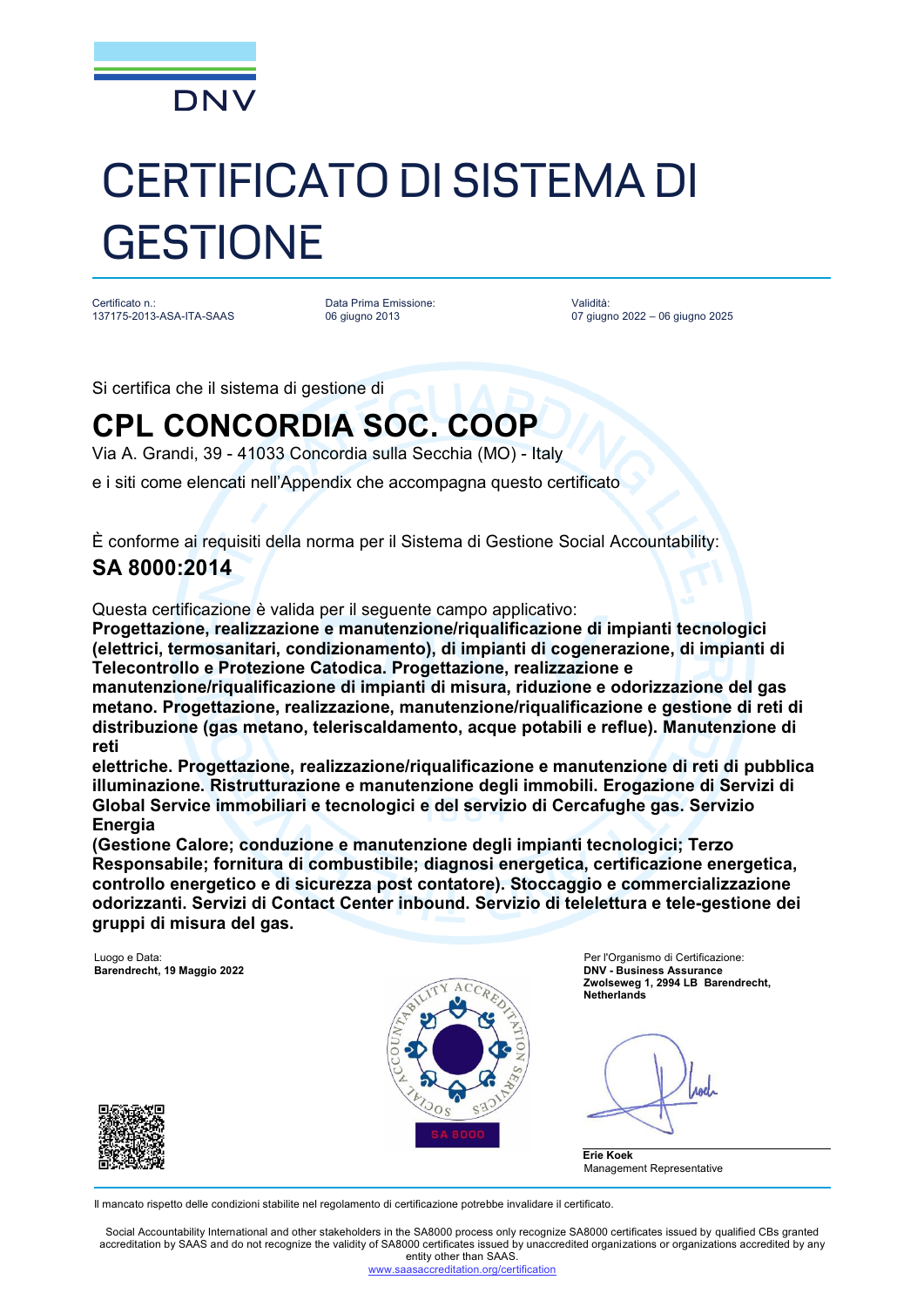

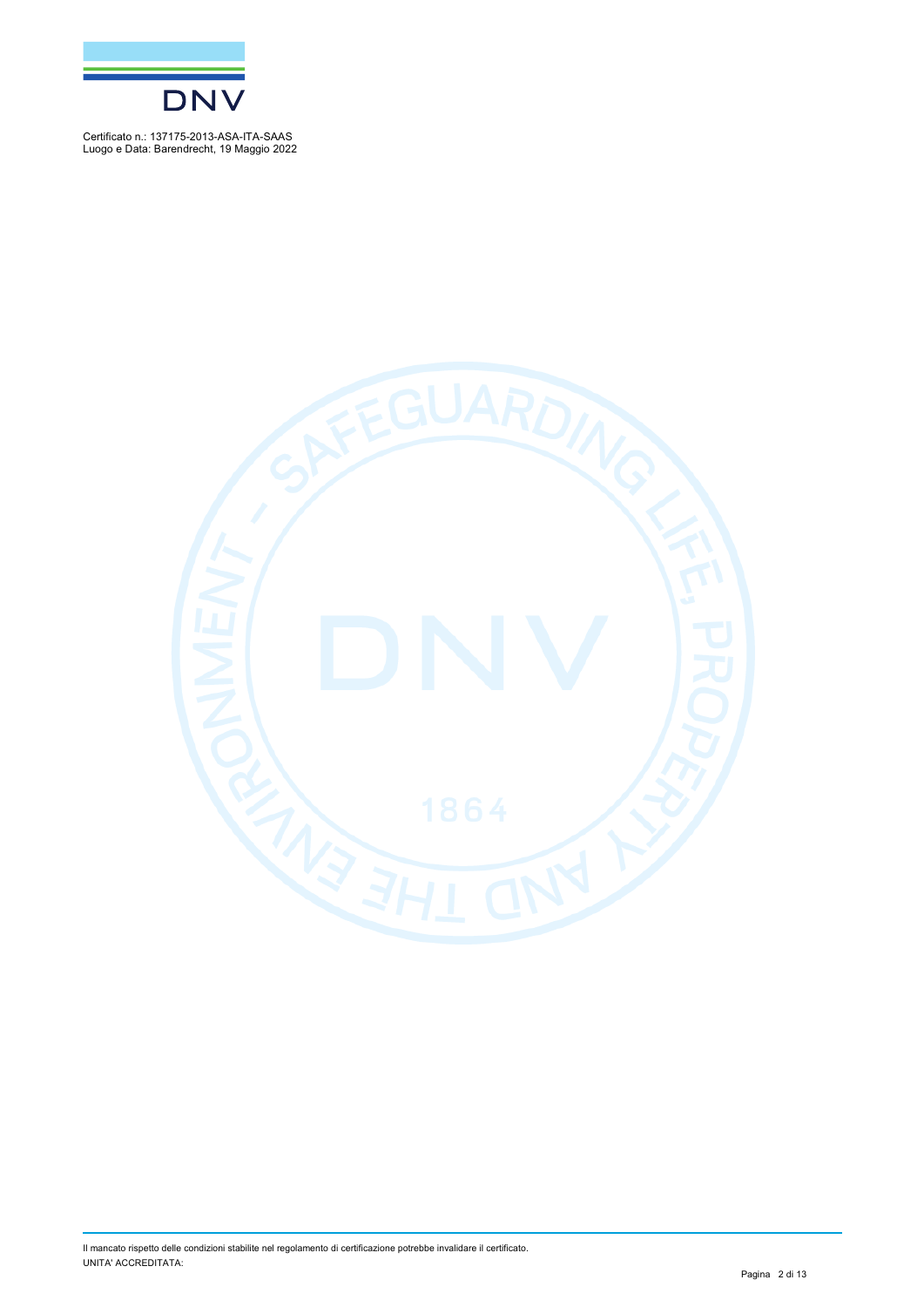

## **Appendice al Certificato**

#### **CPL CONCORDIA SOC. COOP**

I siti inclusi nel certificato sono i seguenti:

| Nome del sito            | Indirizzo del sito                                | Scopo del Sito                                                                                                                                                                                                                                                                                                                                                                                                                                                                                                                                                                                                                                                                                                                                                                                                                                                                                                                                                                                                                                                                                                                                                                                                                                                                                                                                                                                                                                                                                                                                                                                                                                                                                                                                                                                                                                                                                                                                                                                                  |
|--------------------------|---------------------------------------------------|-----------------------------------------------------------------------------------------------------------------------------------------------------------------------------------------------------------------------------------------------------------------------------------------------------------------------------------------------------------------------------------------------------------------------------------------------------------------------------------------------------------------------------------------------------------------------------------------------------------------------------------------------------------------------------------------------------------------------------------------------------------------------------------------------------------------------------------------------------------------------------------------------------------------------------------------------------------------------------------------------------------------------------------------------------------------------------------------------------------------------------------------------------------------------------------------------------------------------------------------------------------------------------------------------------------------------------------------------------------------------------------------------------------------------------------------------------------------------------------------------------------------------------------------------------------------------------------------------------------------------------------------------------------------------------------------------------------------------------------------------------------------------------------------------------------------------------------------------------------------------------------------------------------------------------------------------------------------------------------------------------------------|
| CPL CONCORDIA SOC. COOP. | Via P. Gobetti, 19 - 52100 Arezzo (AR) -<br>Italy | Design, construction, installation,<br>maintenance and refurbishment of:<br>technological plants (heating, plumbing, air<br>conditioning and co-generation). Energy<br>Service (heating and conditioning<br>management; operation, management and<br>ordinary en extraordinary maintenance of<br>technological plants); third Responsible of<br>heating plants and fuel supply; energy<br>analysis, energy certification and energy<br>control and post meter safety of gas-fed<br>systems and devices). Cogeneration plants<br>management. Design, construction,<br>refurbishment, ordinary and extraordinary<br>maintenance of buildings and their<br>technological plants. Global Service of real<br>estates and technological plants. Design,<br>construction, installation, maintenance and<br>refurbishment of: methane gas transport and<br>distribution networks; gas measurement,<br>reduction, control and odorisation systems.<br>Construction, installation, maintenance and<br>refurbishment of pipelines for the supply and<br>distribution of gaseous and liquid<br>combustibles including those at high pressure<br>and related onshore and offshore plants.<br>Construction and laying of undersea<br>pipelines. Storage and distribution of<br>odorisers. Provision of gaschromatography<br>analyses. Operation of methane gas<br>transport and distribution networks. Design,<br>construction, installation, maintenance and<br>refurbishment of drinking water and<br>wastewater distribution networks; district<br>heating networks. Design, construction,<br>installation, maintenance, refurbishment and<br>management of networks and systems of<br>public lighting and traffic lights. Construction<br>of underground and overhead L V and MV<br>electrical power distribution lines. Repair of<br>bituminous road surfaces. Call Center<br>activities. Remote reading and remote<br>management service for gas meters.<br>Production and trade of electronic gas<br>volume converter. |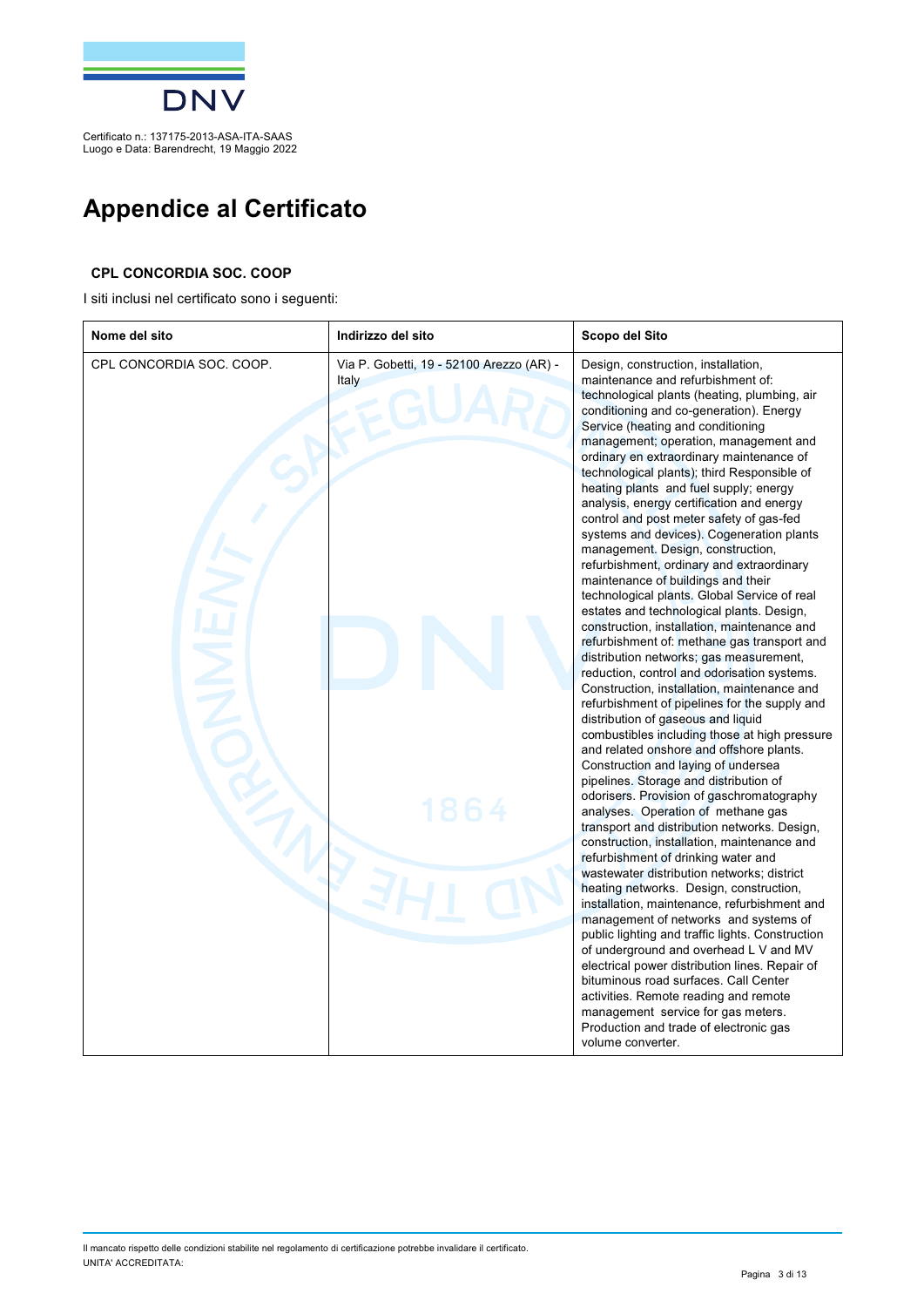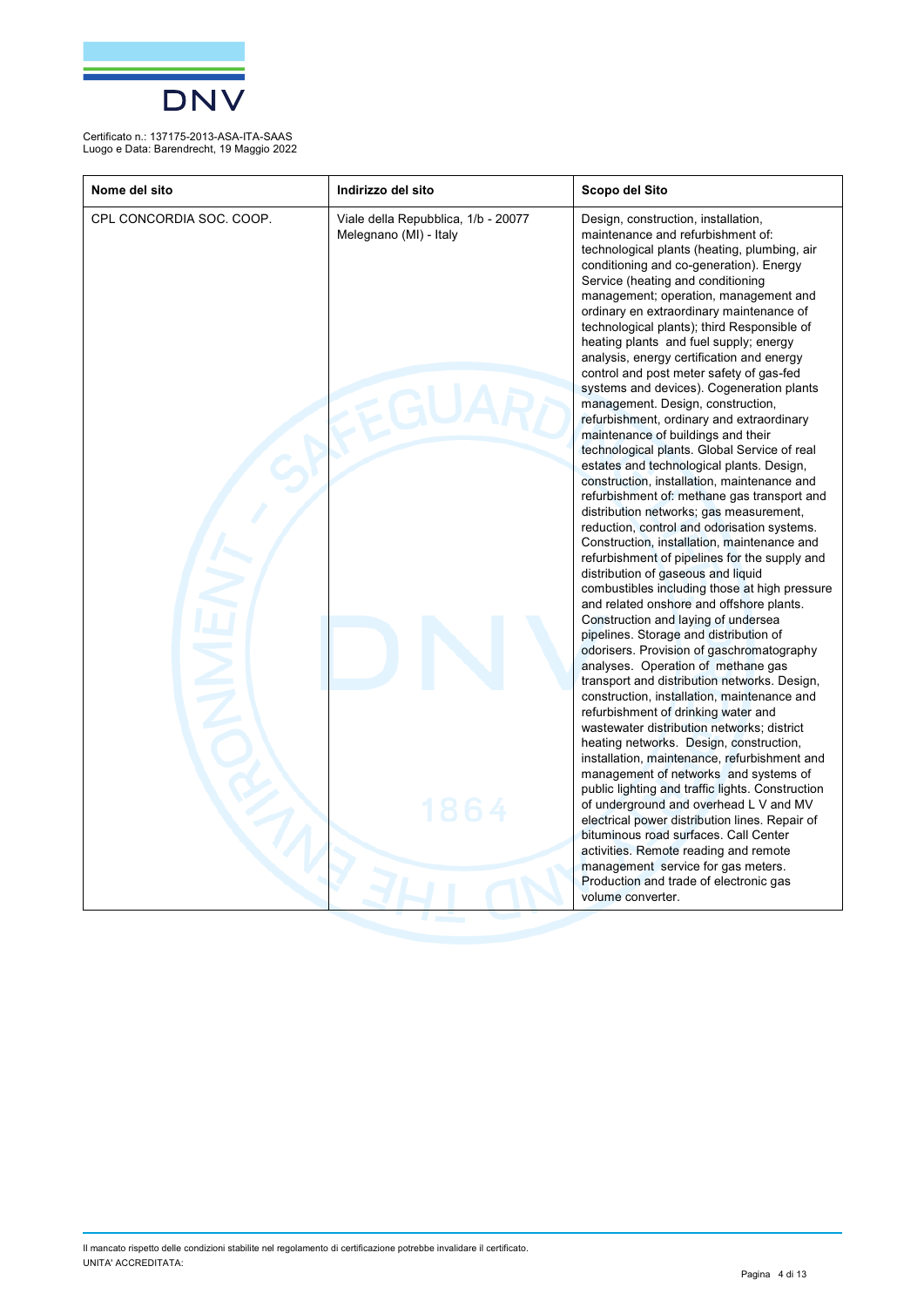

| Nome del sito            | Indirizzo del sito                                 | Scopo del Sito                                                                                                                                                                                                                                                                                                                                                                                                                                                                                                                                                                                                                                                                                                                                                                                                                                                                                                                                                                                                                                                                                                                                                                                                                                                                                                                                                                                                                                                                                                                                                                                                                                                                                                                                                                                                                                                                                                                                                                                                  |
|--------------------------|----------------------------------------------------|-----------------------------------------------------------------------------------------------------------------------------------------------------------------------------------------------------------------------------------------------------------------------------------------------------------------------------------------------------------------------------------------------------------------------------------------------------------------------------------------------------------------------------------------------------------------------------------------------------------------------------------------------------------------------------------------------------------------------------------------------------------------------------------------------------------------------------------------------------------------------------------------------------------------------------------------------------------------------------------------------------------------------------------------------------------------------------------------------------------------------------------------------------------------------------------------------------------------------------------------------------------------------------------------------------------------------------------------------------------------------------------------------------------------------------------------------------------------------------------------------------------------------------------------------------------------------------------------------------------------------------------------------------------------------------------------------------------------------------------------------------------------------------------------------------------------------------------------------------------------------------------------------------------------------------------------------------------------------------------------------------------------|
| CPL CONCORDIA SOC. COOP. | Via del Commercio, 16 - 61032 Fano<br>(PU) - Italy | Design, construction, installation,<br>maintenance and refurbishment of:<br>technological plants (heating, plumbing, air<br>conditioning and co-generation). Energy<br>Service (heating and conditioning<br>management; operation, management and<br>ordinary en extraordinary maintenance of<br>technological plants); third Responsible of<br>heating plants and fuel supply; energy<br>analysis, energy certification and energy<br>control and post meter safety of gas-fed<br>systems and devices). Cogeneration plants<br>management. Design, construction,<br>refurbishment, ordinary and extraordinary<br>maintenance of buildings and their<br>technological plants. Global Service of real<br>estates and technological plants. Design,<br>construction, installation, maintenance and<br>refurbishment of: methane gas transport and<br>distribution networks; gas measurement,<br>reduction, control and odorisation systems.<br>Construction, installation, maintenance and<br>refurbishment of pipelines for the supply and<br>distribution of gaseous and liquid<br>combustibles including those at high pressure<br>and related onshore and offshore plants.<br>Construction and laying of undersea<br>pipelines. Storage and distribution of<br>odorisers. Provision of gaschromatography<br>analyses. Operation of methane gas<br>transport and distribution networks. Design,<br>construction, installation, maintenance and<br>refurbishment of drinking water and<br>wastewater distribution networks; district<br>heating networks. Design, construction,<br>installation, maintenance, refurbishment and<br>management of networks and systems of<br>public lighting and traffic lights. Construction<br>of underground and overhead L V and MV<br>electrical power distribution lines. Repair of<br>bituminous road surfaces. Call Center<br>activities. Remote reading and remote<br>management service for gas meters.<br>Production and trade of electronic gas<br>volume converter. |
|                          |                                                    |                                                                                                                                                                                                                                                                                                                                                                                                                                                                                                                                                                                                                                                                                                                                                                                                                                                                                                                                                                                                                                                                                                                                                                                                                                                                                                                                                                                                                                                                                                                                                                                                                                                                                                                                                                                                                                                                                                                                                                                                                 |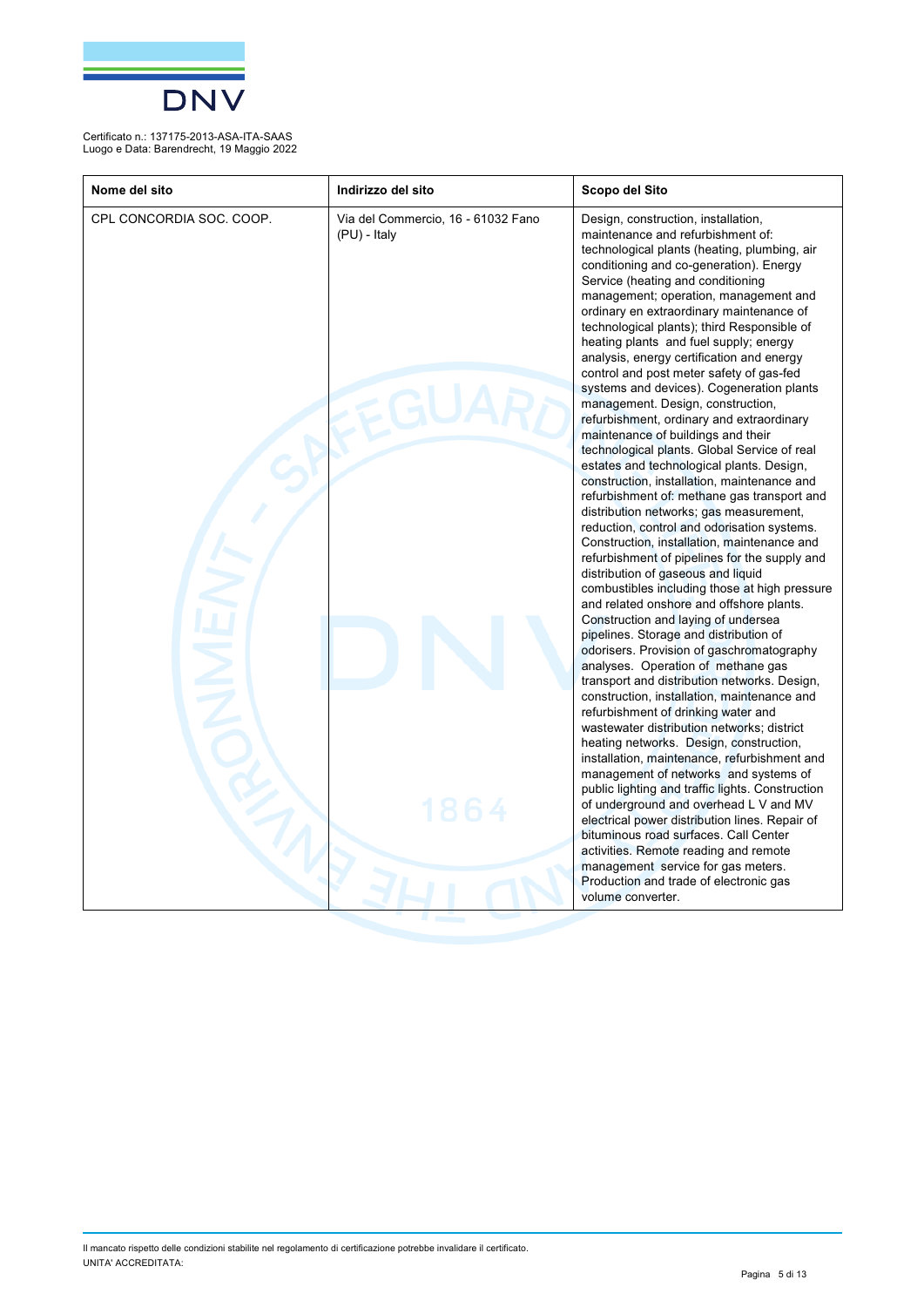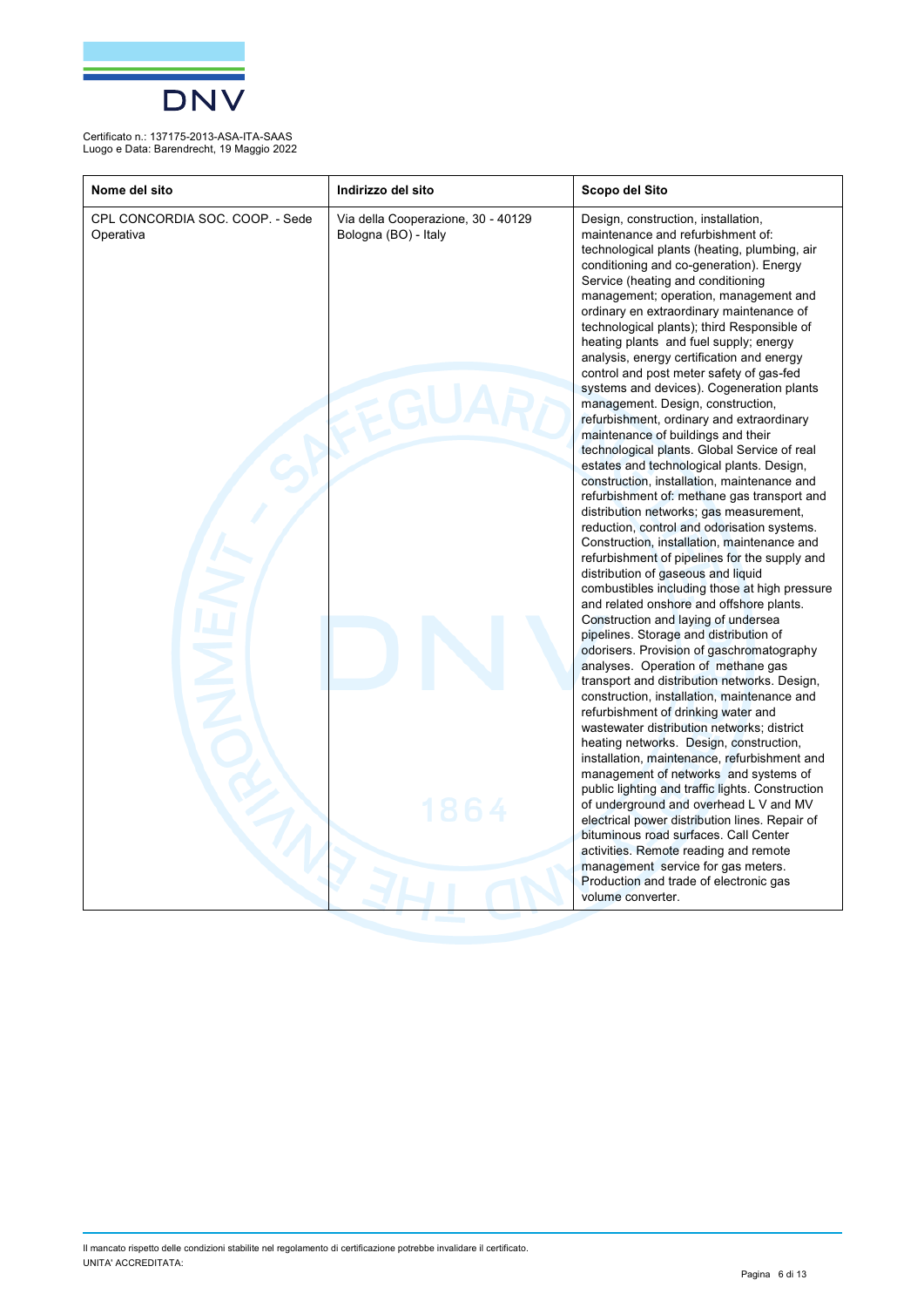

| Nome del sito            | Indirizzo del sito                                         | Scopo del Sito                                                                                                                                                                                                                                                                                                                                                                                                                                                                                                                                                                                                                                                                                                                                                                                                                                                                                                                                                                                                                                                                                                                                                                                                                                                                                                                                                                                                                                                                                                                                                                                                                                                                                                                                                                                                                                                                                                                                                                                                  |
|--------------------------|------------------------------------------------------------|-----------------------------------------------------------------------------------------------------------------------------------------------------------------------------------------------------------------------------------------------------------------------------------------------------------------------------------------------------------------------------------------------------------------------------------------------------------------------------------------------------------------------------------------------------------------------------------------------------------------------------------------------------------------------------------------------------------------------------------------------------------------------------------------------------------------------------------------------------------------------------------------------------------------------------------------------------------------------------------------------------------------------------------------------------------------------------------------------------------------------------------------------------------------------------------------------------------------------------------------------------------------------------------------------------------------------------------------------------------------------------------------------------------------------------------------------------------------------------------------------------------------------------------------------------------------------------------------------------------------------------------------------------------------------------------------------------------------------------------------------------------------------------------------------------------------------------------------------------------------------------------------------------------------------------------------------------------------------------------------------------------------|
| CPL CONCORDIA SOC. COOP. | Via Zona Industriale ASI 00 - 80035 Nola<br>$(NA)$ - Italy | Design, construction, installation,<br>maintenance and refurbishment of:<br>technological plants (heating, plumbing, air<br>conditioning and co-generation). Energy<br>Service (heating and conditioning<br>management; operation, management and<br>ordinary en extraordinary maintenance of<br>technological plants); third Responsible of<br>heating plants and fuel supply; energy<br>analysis, energy certification and energy<br>control and post meter safety of gas-fed<br>systems and devices). Cogeneration plants<br>management. Design, construction,<br>refurbishment, ordinary and extraordinary<br>maintenance of buildings and their<br>technological plants. Global Service of real<br>estates and technological plants. Design,<br>construction, installation, maintenance and<br>refurbishment of: methane gas transport and<br>distribution networks; gas measurement,<br>reduction, control and odorisation systems.<br>Construction, installation, maintenance and<br>refurbishment of pipelines for the supply and<br>distribution of gaseous and liquid<br>combustibles including those at high pressure<br>and related onshore and offshore plants.<br>Construction and laying of undersea<br>pipelines. Storage and distribution of<br>odorisers. Provision of gaschromatography<br>analyses. Operation of methane gas<br>transport and distribution networks. Design,<br>construction, installation, maintenance and<br>refurbishment of drinking water and<br>wastewater distribution networks; district<br>heating networks. Design, construction,<br>installation, maintenance, refurbishment and<br>management of networks and systems of<br>public lighting and traffic lights. Construction<br>of underground and overhead L V and MV<br>electrical power distribution lines. Repair of<br>bituminous road surfaces. Call Center<br>activities. Remote reading and remote<br>management service for gas meters.<br>Production and trade of electronic gas<br>volume converter. |
|                          |                                                            |                                                                                                                                                                                                                                                                                                                                                                                                                                                                                                                                                                                                                                                                                                                                                                                                                                                                                                                                                                                                                                                                                                                                                                                                                                                                                                                                                                                                                                                                                                                                                                                                                                                                                                                                                                                                                                                                                                                                                                                                                 |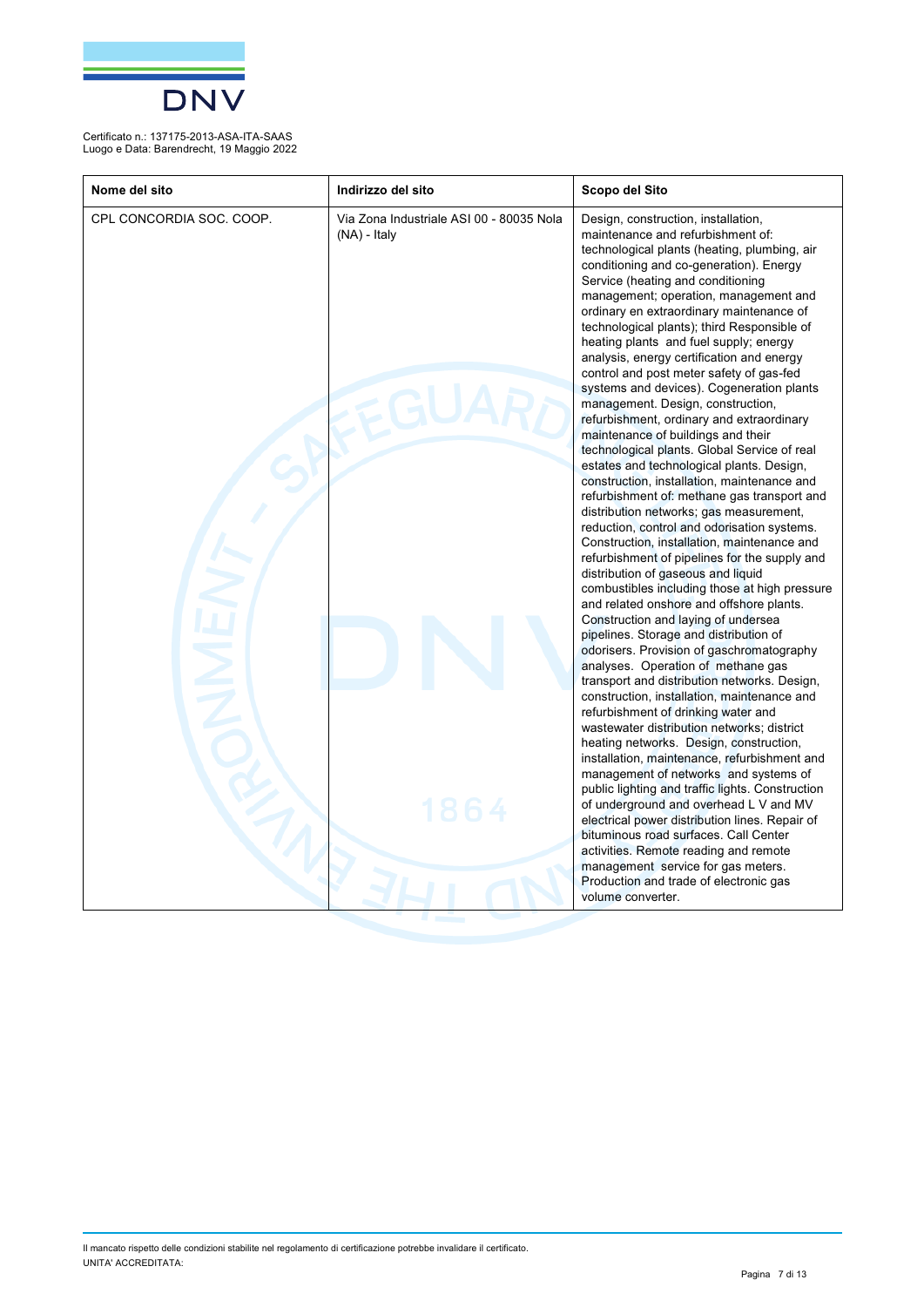

| Nome del sito            | Indirizzo del sito                                  | Scopo del Sito                                                                                                                                                                                                                                                                                                                                                                                                                                                                                                                                                                                                                                                                                                                                                                                                                                                                                                                                                                                                                                                                                                                                                                                                                                                                                                                                                                                                                                                                                                                                                                                                                                                                                                                                                                                                                                                                                                                                                                                                  |
|--------------------------|-----------------------------------------------------|-----------------------------------------------------------------------------------------------------------------------------------------------------------------------------------------------------------------------------------------------------------------------------------------------------------------------------------------------------------------------------------------------------------------------------------------------------------------------------------------------------------------------------------------------------------------------------------------------------------------------------------------------------------------------------------------------------------------------------------------------------------------------------------------------------------------------------------------------------------------------------------------------------------------------------------------------------------------------------------------------------------------------------------------------------------------------------------------------------------------------------------------------------------------------------------------------------------------------------------------------------------------------------------------------------------------------------------------------------------------------------------------------------------------------------------------------------------------------------------------------------------------------------------------------------------------------------------------------------------------------------------------------------------------------------------------------------------------------------------------------------------------------------------------------------------------------------------------------------------------------------------------------------------------------------------------------------------------------------------------------------------------|
| CPL CONCORDIA SOC. COOP. | Via del Progresso, 5 - 35127 Padova<br>(PD) - Italy | Design, construction, installation,<br>maintenance and refurbishment of:<br>technological plants (heating, plumbing, air<br>conditioning and co-generation). Energy<br>Service (heating and conditioning<br>management; operation, management and<br>ordinary en extraordinary maintenance of<br>technological plants); third Responsible of<br>heating plants and fuel supply; energy<br>analysis, energy certification and energy<br>control and post meter safety of gas-fed<br>systems and devices). Cogeneration plants<br>management. Design, construction,<br>refurbishment, ordinary and extraordinary<br>maintenance of buildings and their<br>technological plants. Global Service of real<br>estates and technological plants. Design,<br>construction, installation, maintenance and<br>refurbishment of: methane gas transport and<br>distribution networks; gas measurement,<br>reduction, control and odorisation systems.<br>Construction, installation, maintenance and<br>refurbishment of pipelines for the supply and<br>distribution of gaseous and liquid<br>combustibles including those at high pressure<br>and related onshore and offshore plants.<br>Construction and laying of undersea<br>pipelines. Storage and distribution of<br>odorisers. Provision of gaschromatography<br>analyses. Operation of methane gas<br>transport and distribution networks. Design,<br>construction, installation, maintenance and<br>refurbishment of drinking water and<br>wastewater distribution networks; district<br>heating networks. Design, construction,<br>installation, maintenance, refurbishment and<br>management of networks and systems of<br>public lighting and traffic lights. Construction<br>of underground and overhead L V and MV<br>electrical power distribution lines. Repair of<br>bituminous road surfaces. Call Center<br>activities. Remote reading and remote<br>management service for gas meters.<br>Production and trade of electronic gas<br>volume converter. |
|                          |                                                     |                                                                                                                                                                                                                                                                                                                                                                                                                                                                                                                                                                                                                                                                                                                                                                                                                                                                                                                                                                                                                                                                                                                                                                                                                                                                                                                                                                                                                                                                                                                                                                                                                                                                                                                                                                                                                                                                                                                                                                                                                 |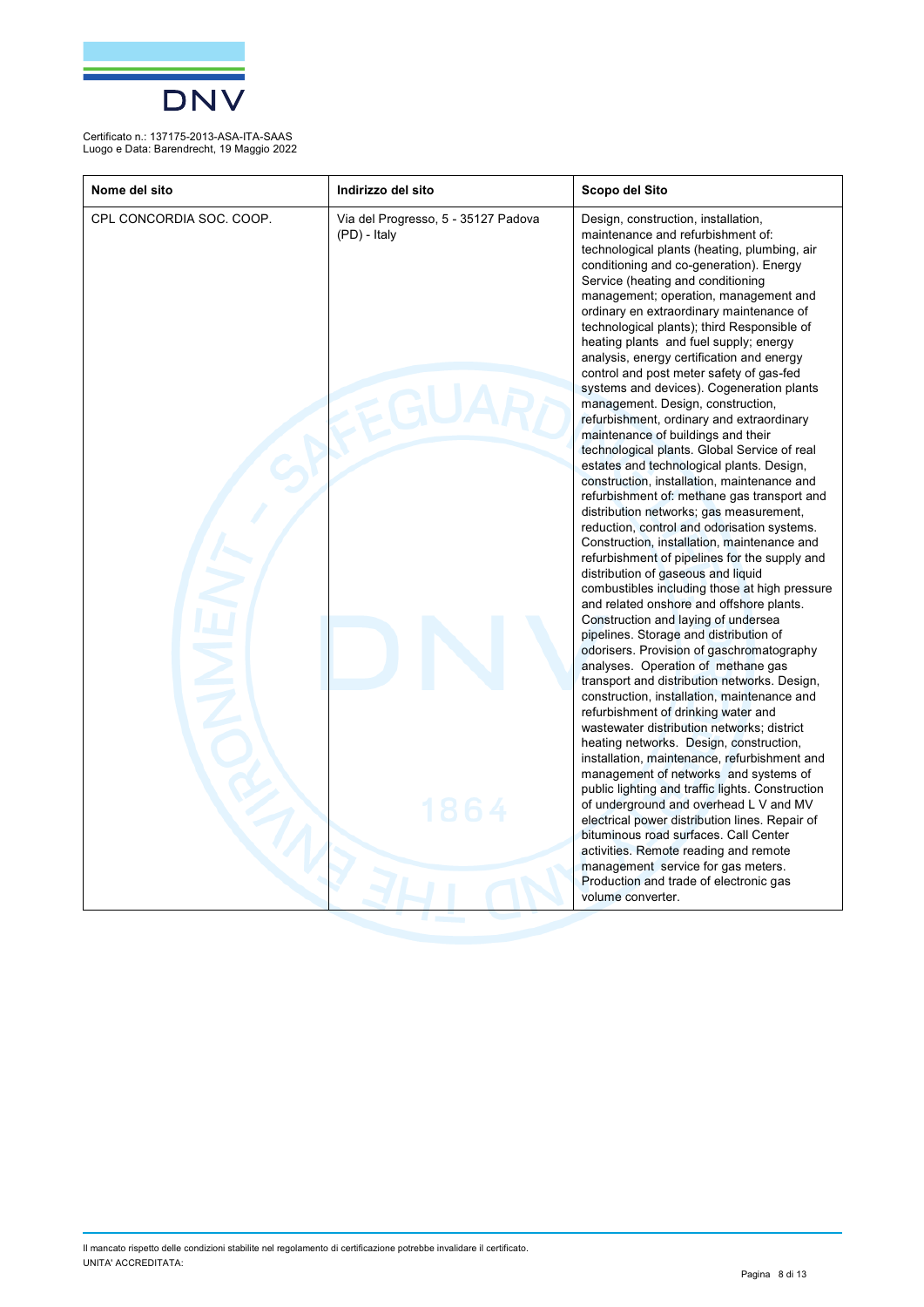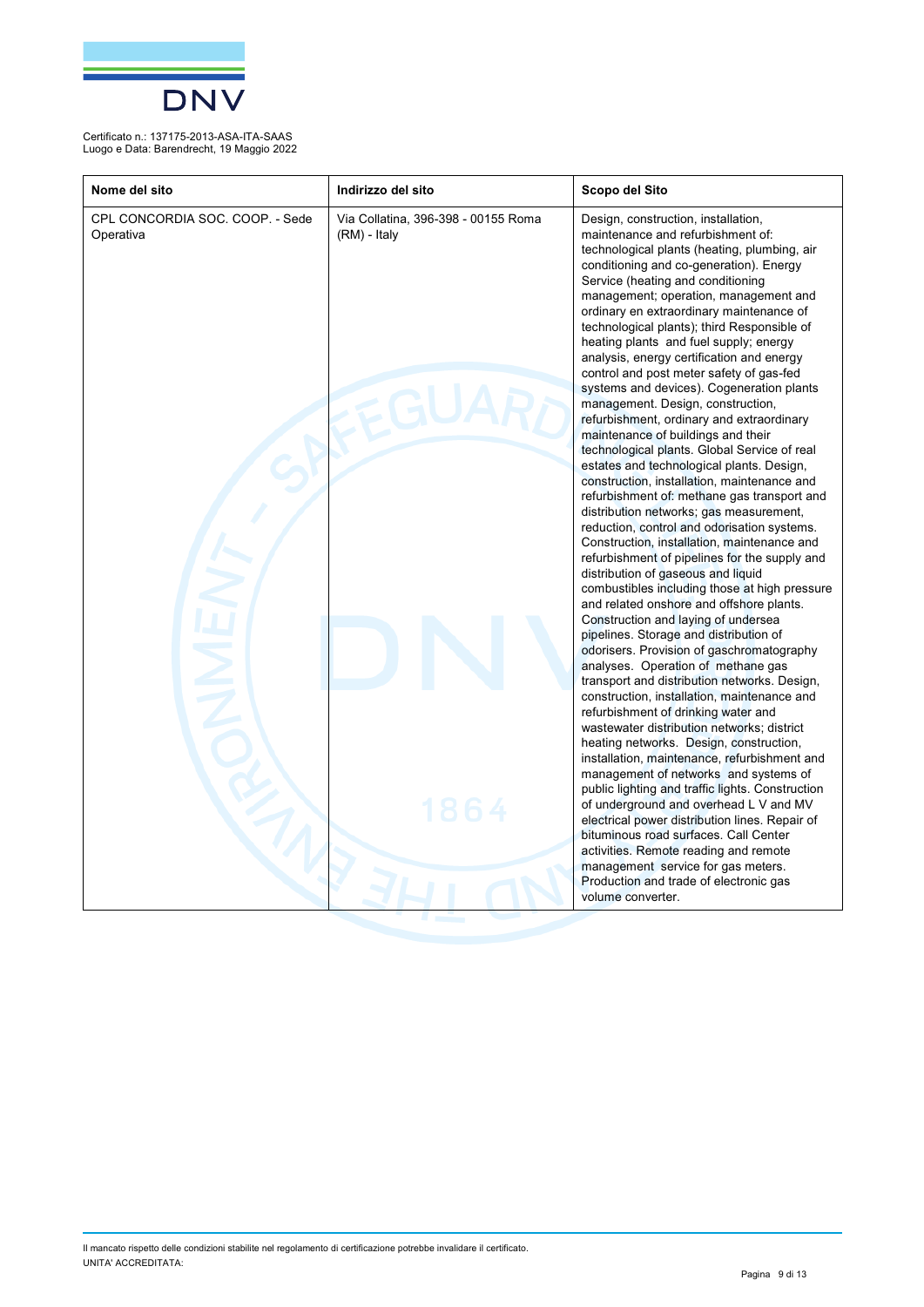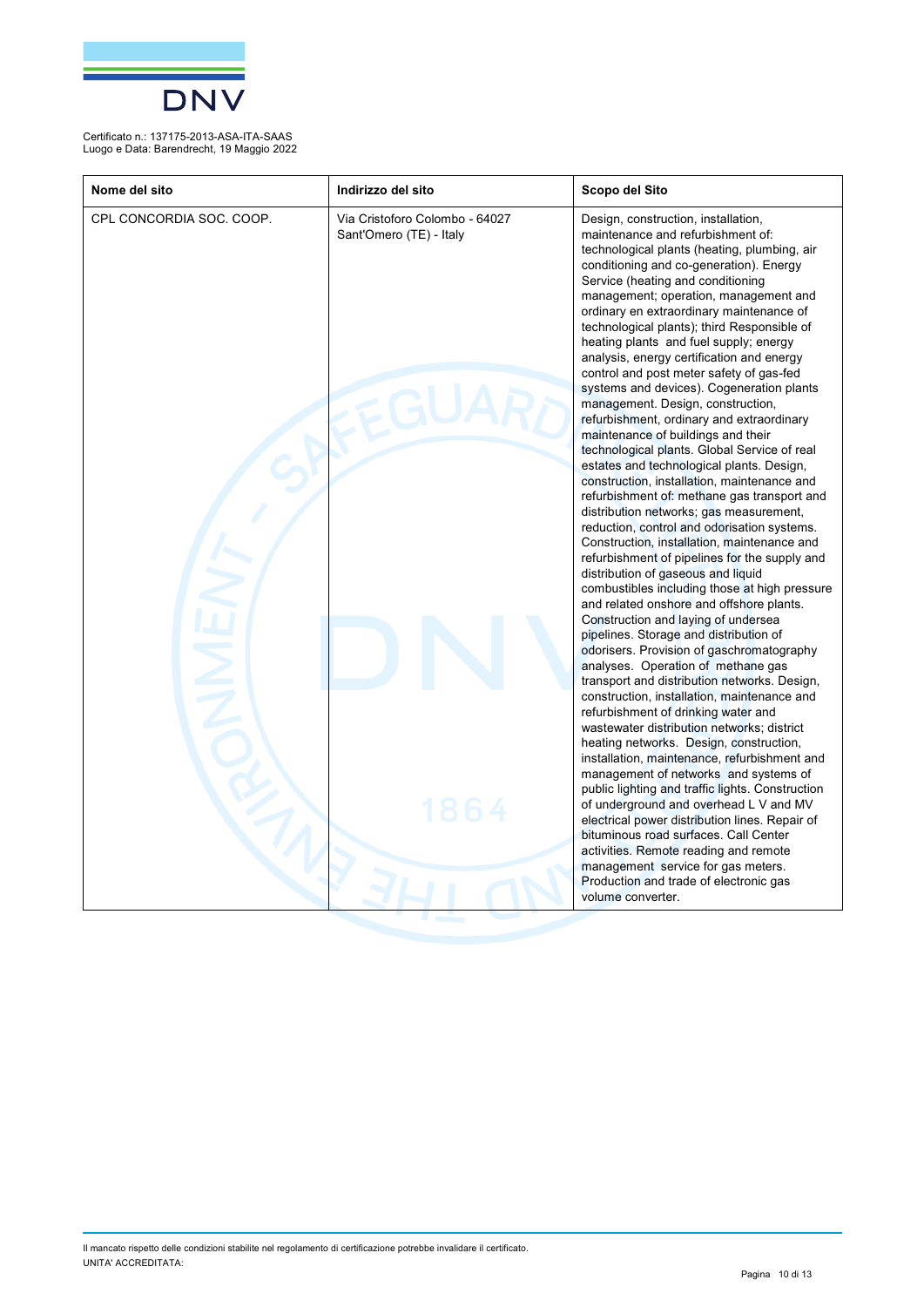

| Nome del sito            | Indirizzo del sito                                | Scopo del Sito                                                                                                                                                                                                                                                                                                                                                                                                                                                                                                                                                                                                                                                                                                                                                                                                                                                                                                                                                                                                                                                                                                                                                                                                                                                                                                                                                                                                                                                                                                                                                                                                                                                                                                                                                                                                                                                                                                                                                                                                  |
|--------------------------|---------------------------------------------------|-----------------------------------------------------------------------------------------------------------------------------------------------------------------------------------------------------------------------------------------------------------------------------------------------------------------------------------------------------------------------------------------------------------------------------------------------------------------------------------------------------------------------------------------------------------------------------------------------------------------------------------------------------------------------------------------------------------------------------------------------------------------------------------------------------------------------------------------------------------------------------------------------------------------------------------------------------------------------------------------------------------------------------------------------------------------------------------------------------------------------------------------------------------------------------------------------------------------------------------------------------------------------------------------------------------------------------------------------------------------------------------------------------------------------------------------------------------------------------------------------------------------------------------------------------------------------------------------------------------------------------------------------------------------------------------------------------------------------------------------------------------------------------------------------------------------------------------------------------------------------------------------------------------------------------------------------------------------------------------------------------------------|
| CPL CONCORDIA SOC. COOP. | Via T. Columbo, 31/D - 70132 Bari (BA) -<br>Italy | Design, construction, installation,<br>maintenance and refurbishment of:<br>technological plants (heating, plumbing, air<br>conditioning and co-generation). Energy<br>Service (heating and conditioning<br>management; operation, management and<br>ordinary en extraordinary maintenance of<br>technological plants); third Responsible of<br>heating plants and fuel supply; energy<br>analysis, energy certification and energy<br>control and post meter safety of gas-fed<br>systems and devices). Cogeneration plants<br>management. Design, construction,<br>refurbishment, ordinary and extraordinary<br>maintenance of buildings and their<br>technological plants. Global Service of real<br>estates and technological plants. Design,<br>construction, installation, maintenance and<br>refurbishment of: methane gas transport and<br>distribution networks; gas measurement,<br>reduction, control and odorisation systems.<br>Construction, installation, maintenance and<br>refurbishment of pipelines for the supply and<br>distribution of gaseous and liquid<br>combustibles including those at high pressure<br>and related onshore and offshore plants.<br>Construction and laying of undersea<br>pipelines. Storage and distribution of<br>odorisers. Provision of gaschromatography<br>analyses. Operation of methane gas<br>transport and distribution networks. Design,<br>construction, installation, maintenance and<br>refurbishment of drinking water and<br>wastewater distribution networks; district<br>heating networks. Design, construction,<br>installation, maintenance, refurbishment and<br>management of networks and systems of<br>public lighting and traffic lights. Construction<br>of underground and overhead L V and MV<br>electrical power distribution lines. Repair of<br>bituminous road surfaces. Call Center<br>activities. Remote reading and remote<br>management service for gas meters.<br>Production and trade of electronic gas<br>volume converter. |
|                          |                                                   |                                                                                                                                                                                                                                                                                                                                                                                                                                                                                                                                                                                                                                                                                                                                                                                                                                                                                                                                                                                                                                                                                                                                                                                                                                                                                                                                                                                                                                                                                                                                                                                                                                                                                                                                                                                                                                                                                                                                                                                                                 |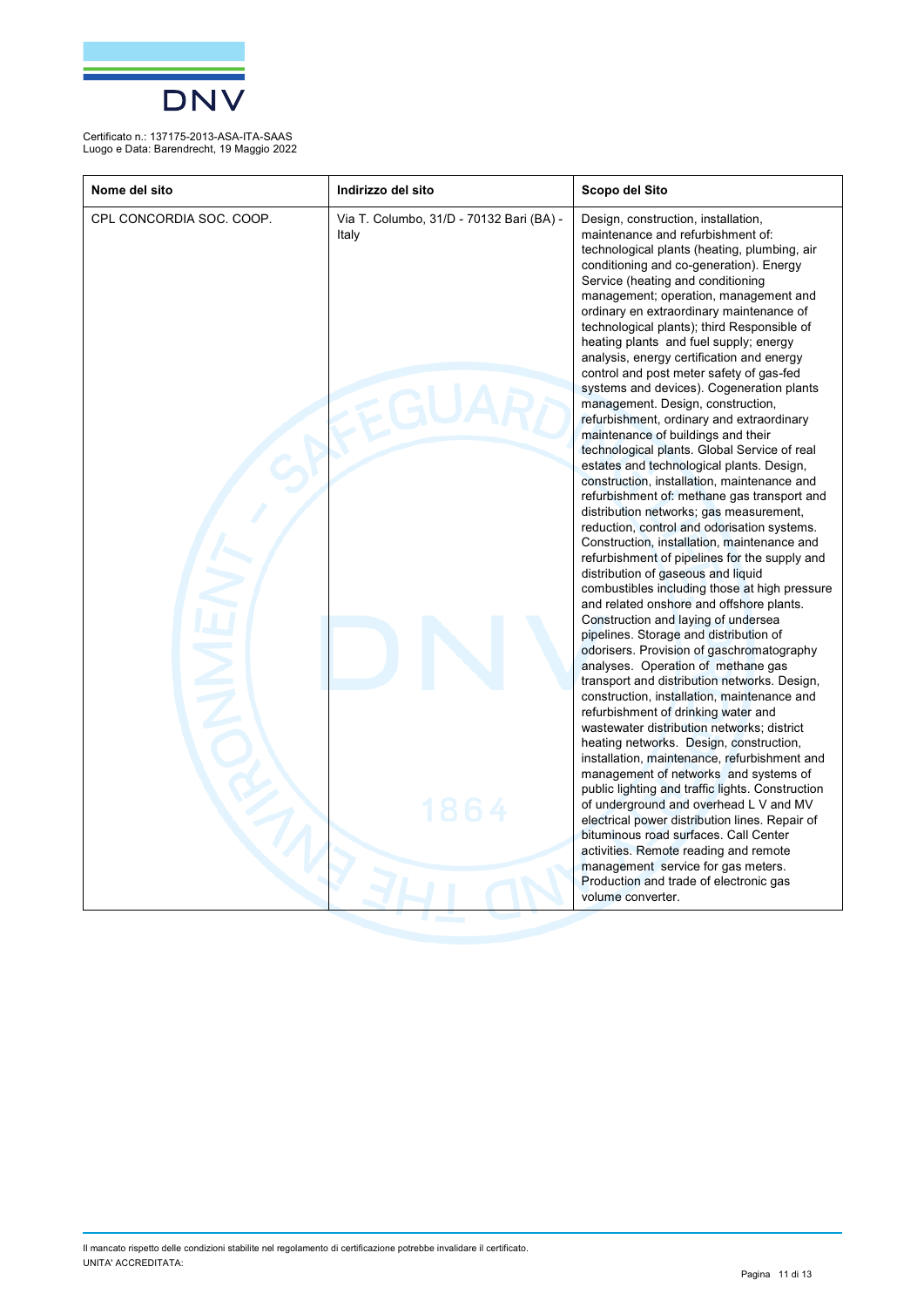

| Nome del sito            | Indirizzo del sito                                                       | Scopo del Sito                                                                                                                                                                                                                                                                                                                                                                                                                                                                                                                                                                                                                                                                                                                                                                                                                                                                                                                                                                                                                                                                                                                                                                                                                                                                                                                                                                                                                                                                                                                                                                                                                                                                                                                                                                                                                                                                                                                                                                                                  |
|--------------------------|--------------------------------------------------------------------------|-----------------------------------------------------------------------------------------------------------------------------------------------------------------------------------------------------------------------------------------------------------------------------------------------------------------------------------------------------------------------------------------------------------------------------------------------------------------------------------------------------------------------------------------------------------------------------------------------------------------------------------------------------------------------------------------------------------------------------------------------------------------------------------------------------------------------------------------------------------------------------------------------------------------------------------------------------------------------------------------------------------------------------------------------------------------------------------------------------------------------------------------------------------------------------------------------------------------------------------------------------------------------------------------------------------------------------------------------------------------------------------------------------------------------------------------------------------------------------------------------------------------------------------------------------------------------------------------------------------------------------------------------------------------------------------------------------------------------------------------------------------------------------------------------------------------------------------------------------------------------------------------------------------------------------------------------------------------------------------------------------------------|
| CPL CONCORDIA SOC. COOP. | Zona Industriale Predda Niedda Strada<br>SN - 07100 Sassari (SS) - Italy | Design, construction, installation,<br>maintenance and refurbishment of:<br>technological plants (heating, plumbing, air<br>conditioning and co-generation). Energy<br>Service (heating and conditioning<br>management; operation, management and<br>ordinary en extraordinary maintenance of<br>technological plants); third Responsible of<br>heating plants and fuel supply; energy<br>analysis, energy certification and energy<br>control and post meter safety of gas-fed<br>systems and devices). Cogeneration plants<br>management. Design, construction,<br>refurbishment, ordinary and extraordinary<br>maintenance of buildings and their<br>technological plants. Global Service of real<br>estates and technological plants. Design,<br>construction, installation, maintenance and<br>refurbishment of: methane gas transport and<br>distribution networks; gas measurement,<br>reduction, control and odorisation systems.<br>Construction, installation, maintenance and<br>refurbishment of pipelines for the supply and<br>distribution of gaseous and liquid<br>combustibles including those at high pressure<br>and related onshore and offshore plants.<br>Construction and laying of undersea<br>pipelines. Storage and distribution of<br>odorisers. Provision of gaschromatography<br>analyses. Operation of methane gas<br>transport and distribution networks. Design,<br>construction, installation, maintenance and<br>refurbishment of drinking water and<br>wastewater distribution networks; district<br>heating networks. Design, construction,<br>installation, maintenance, refurbishment and<br>management of networks and systems of<br>public lighting and traffic lights. Construction<br>of underground and overhead L V and MV<br>electrical power distribution lines. Repair of<br>bituminous road surfaces. Call Center<br>activities. Remote reading and remote<br>management service for gas meters.<br>Production and trade of electronic gas<br>volume converter. |
|                          |                                                                          |                                                                                                                                                                                                                                                                                                                                                                                                                                                                                                                                                                                                                                                                                                                                                                                                                                                                                                                                                                                                                                                                                                                                                                                                                                                                                                                                                                                                                                                                                                                                                                                                                                                                                                                                                                                                                                                                                                                                                                                                                 |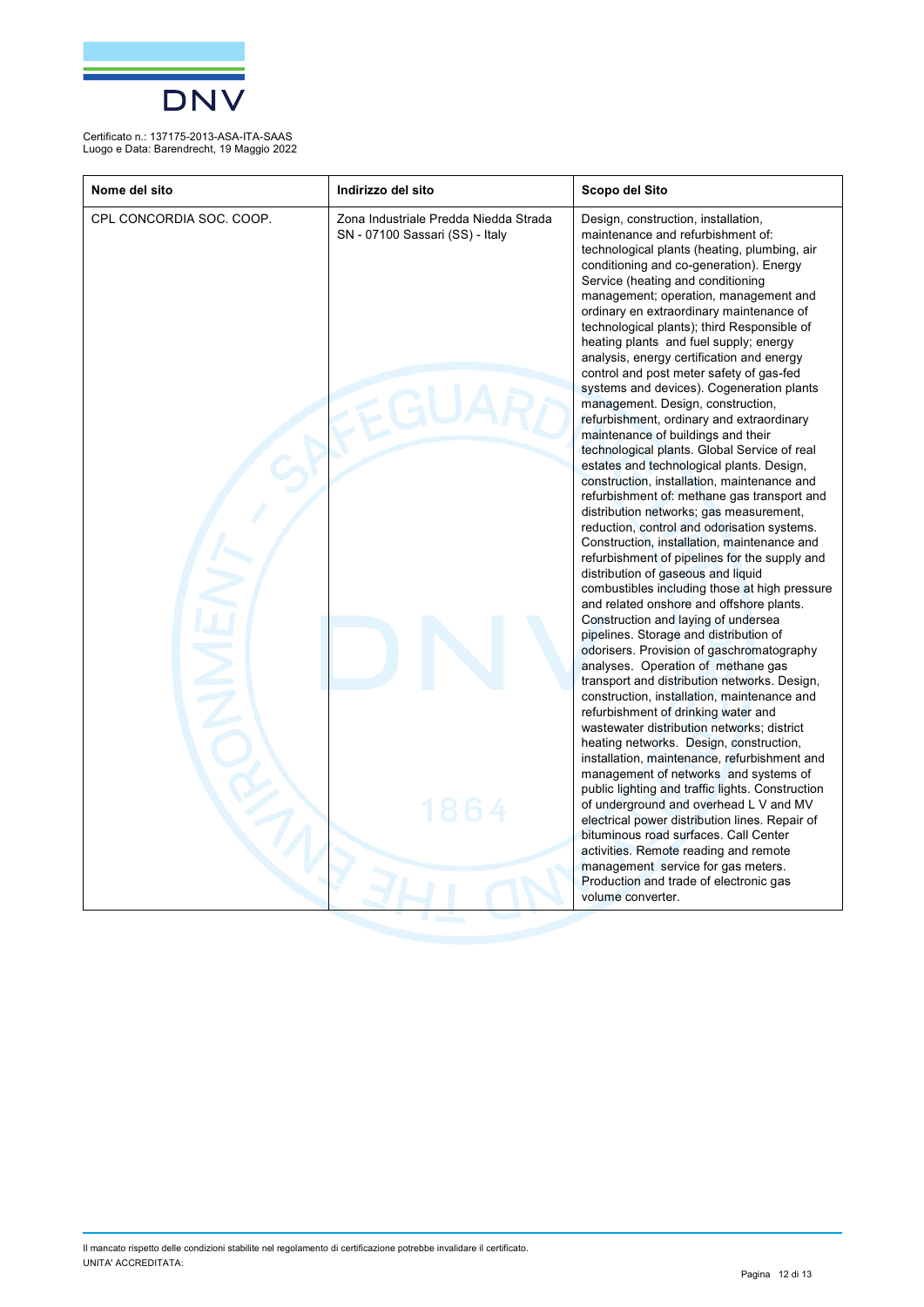

| Nome del sito           | Indirizzo del sito                                                | Scopo del Sito                                                                                                                                                                                                                                                                                                                                                                                                                                                                                                                                                                                                                                                                                                                                                                                                                                                                                                                                                                                                                                                                                                                                                                                                                                                                                                                                                                                                                                                                                                                                                                                                                                                                                                                                                                                                                                                                                                                                                                                                                                                                                                                                                  |
|-------------------------|-------------------------------------------------------------------|-----------------------------------------------------------------------------------------------------------------------------------------------------------------------------------------------------------------------------------------------------------------------------------------------------------------------------------------------------------------------------------------------------------------------------------------------------------------------------------------------------------------------------------------------------------------------------------------------------------------------------------------------------------------------------------------------------------------------------------------------------------------------------------------------------------------------------------------------------------------------------------------------------------------------------------------------------------------------------------------------------------------------------------------------------------------------------------------------------------------------------------------------------------------------------------------------------------------------------------------------------------------------------------------------------------------------------------------------------------------------------------------------------------------------------------------------------------------------------------------------------------------------------------------------------------------------------------------------------------------------------------------------------------------------------------------------------------------------------------------------------------------------------------------------------------------------------------------------------------------------------------------------------------------------------------------------------------------------------------------------------------------------------------------------------------------------------------------------------------------------------------------------------------------|
| CPL CONCORDIA SOC. COOP | Via A. Grandi, 39 - 41033 Concordia<br>sulla Secchia (MO) - Italy | Progettazione, costruzione, installazione,<br>manutenzione e ristrutturazione di: impianti<br>tecnologici (riscaldamento, termosanitari,<br>condizionamento, cogenerazione). Servizio<br>Energia (Gestione Calore; conduzione,<br>gestione, manutenzione ordinaria e<br>straordinaria degli impianti tecnologici;<br>assunzione del ruolo di Terzo Responsabile<br>e fornitura di combustibile; diagnosi<br>energetica, certificazione energetica,<br>controllo energetico e di sicurezza post<br>contatore). Gestione impianti di<br>cogenerazione. Progettazione, costruzione,<br>ristrutturazione e manutenzione ordinaria e<br>straordinaria degli immobili e dei relativi<br>impianti tecnologici. Erogazione di Servizi di<br>Global Service immobiliari e tecnologici.<br>Progettazione, costruzione, installazione,<br>manutenzione e ristrutturazione di reti di<br>trasporto e distribuzione gas metano;<br>impianti di: misura e riduzione del gas,<br>telecontrollo, odorizzazione del gas.<br>Stoccaggio e distribuzione di odorizzanti,<br>controlli ed analisi gascromatografiche.<br>Costruzione, installazione, manutenzione e<br>ristrutturazione di pipeline per la distribuzione<br>e trasporto di gas combustibili o combustibili<br>liquidi anche ad alta pressione e relativi<br>impianti on-shore ed off-shore. Costruzione<br>ed installazione di condotte sottomarine.<br>Gestione e conduzione di reti di trasporto e<br>distribuzione gas metano. Progettazione,<br>costruzione, installazione, manutenzione e<br>ristrutturazione di reti di distribuzione acque<br>potabili ed acque reflue e reti di<br>teleriscaldamento. Progettazione,<br>costruzione, installazione, manutenzione,<br>ristrutturazione e gestione di reti ed impianti<br>di pubblica illuminazione e semaforici.<br>Costruzione di linee elettriche aeree ed<br>interrate di distribuzione MT e BT. Ripristini<br>manti stradali bituminosi. Attività di call<br>center. Servizio di telelettura e telegestione<br>dei gruppi di misura del gas. Produzione e<br>commercializzazione di dispositivi elettronici<br>di conversione di volume di gas naturale. |
|                         |                                                                   |                                                                                                                                                                                                                                                                                                                                                                                                                                                                                                                                                                                                                                                                                                                                                                                                                                                                                                                                                                                                                                                                                                                                                                                                                                                                                                                                                                                                                                                                                                                                                                                                                                                                                                                                                                                                                                                                                                                                                                                                                                                                                                                                                                 |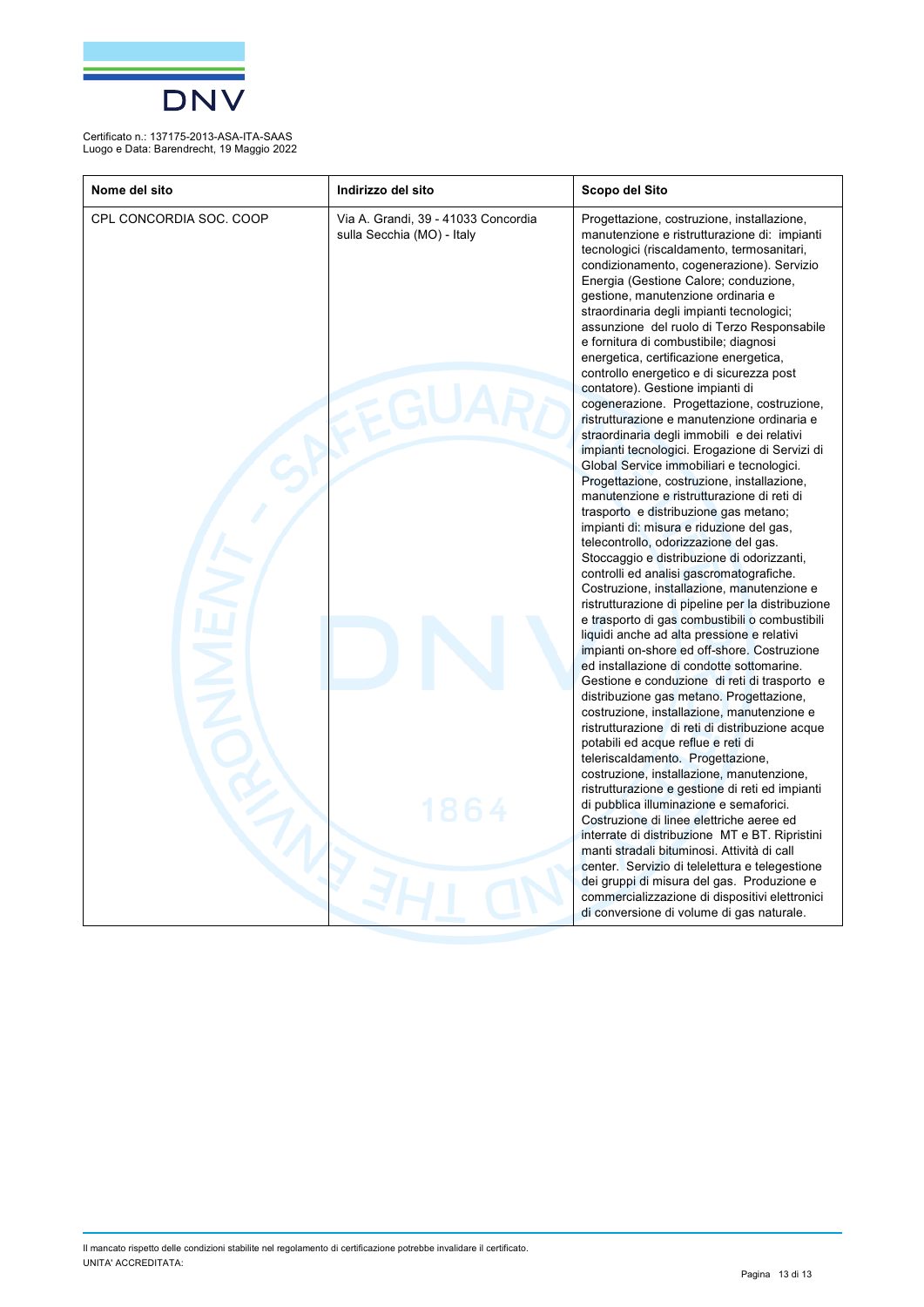

# MANAGEMENT SYSTEM **CERTIFICATE**

Certificate no.: 137175-2013-ASA-ITA-SAAS

Initial certification date: 06 June 2013

Valid: 07 June 2022 – 06 June 2025

This is to certify that the management system of

## **CPL CONCORDIA SOC. COOP**

Via A. Grandi, 39 - 41033 Concordia sulla Secchia (MO) - Italy

and the sites as mentioned in the appendix accompanying this certificate

has been found to conform to the Social Accountability Management System Standard:

### **SA 8000:2014**

This certificate is valid for the following scope:

**Design, construction and maintenance / upgrading of technological systems (electrical, plumbing, conditioning) of cogeneration plants, remote control and cathodic protection plants. Design, construction and maintenance / upgrading of methane metering system, pressure reduction and metering station and odorization plants. Design, construction, maintenance / upgrading and management of distribution grids (methane gas, district heating, water and waste water). Maintenance of electricity grids. Design, implementation /**

**upgrading and maintenance of public lighting. Building renovation and maintenance. Provision of real estate and technological Global Service Services and of gas leak detection service. Energy Service (Heat Management; operation and maintenance of technological systems; Third Responsible; fuel supply; energy audit, energy certification, energy control and safety verification post-meter). Storage and distribution of odorisers. Inbound Call Center activities. Remote reading and remote management service for gas meters**

Place and date: For the issuing office:



**Barendrecht, 19 May 2022 DNV - Business Assurance Zwolseweg 1, 2994 LB Barendrecht, Netherlands**

Anel

**Erie Koek** Management Representative

Lack of fulfilment of conditions as set out in the Certification Agreement may render this Certificate invalid.

Social Accountability International and other stakeholders in the SA8000 process only recognize SA8000 certificates issued by qualified CBs granted accreditation by SAAS and do not recognize the validity of SA8000 certificates issued by unaccredited organizations or organizations accredited by any entity other than SAAS.

editation.org/certification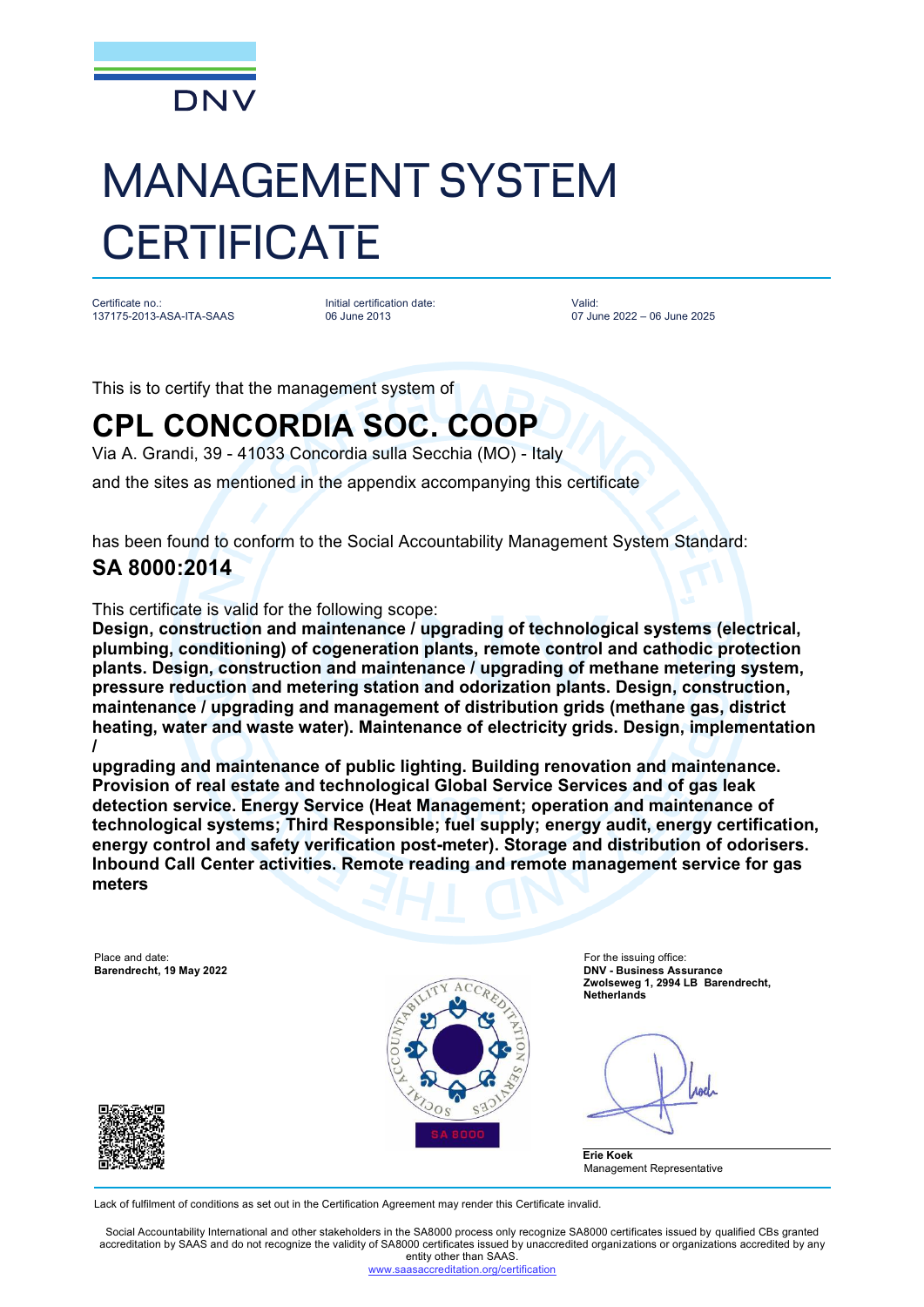

## **Appendix to Certificate**

#### **CPL CONCORDIA SOC. COOP**

Locations included in the certification are as follows:

| <b>Site Name</b>                            | <b>Site Address</b>                               | <b>Site Scope</b>                                                                                                                                                                                                                                                                                                                                                                                                                                                                                                                                                                                                                                                                                                                                                                                                                                                                                                                                                                                                                                                                                                                                                                                                                                                                                                                                                                                                                                                                                                                                                                                                                                                                                                                                                                                                                                                                                                                                |
|---------------------------------------------|---------------------------------------------------|--------------------------------------------------------------------------------------------------------------------------------------------------------------------------------------------------------------------------------------------------------------------------------------------------------------------------------------------------------------------------------------------------------------------------------------------------------------------------------------------------------------------------------------------------------------------------------------------------------------------------------------------------------------------------------------------------------------------------------------------------------------------------------------------------------------------------------------------------------------------------------------------------------------------------------------------------------------------------------------------------------------------------------------------------------------------------------------------------------------------------------------------------------------------------------------------------------------------------------------------------------------------------------------------------------------------------------------------------------------------------------------------------------------------------------------------------------------------------------------------------------------------------------------------------------------------------------------------------------------------------------------------------------------------------------------------------------------------------------------------------------------------------------------------------------------------------------------------------------------------------------------------------------------------------------------------------|
| CPL CONCORDIA SOC. COOP - Sede<br>Operativa | Via P. Gobetti, 19 - 52100 Arezzo (AR) -<br>Italy | Design, construction, installation,<br>maintenance and refurbishment of:<br>technological plants (heating, plumbing, air<br>conditioning and co-generation). Energy<br>Service (heating and conditioning<br>management; operation, management and<br>ordinary en extraordinary maintenance of<br>technological plants); third Responsible of<br>heating plants and fuel supply; energy<br>analysis, energy certification and energy<br>control and post meter safety of gas-fed<br>systems and devices). Cogeneration plants<br>management. Design, construction,<br>refurbishment, ordinary and extraordinary<br>maintenance of buildings and their<br>technological plants. Global Service of real<br>estates and technological plants. Design,<br>construction, installation, maintenance and<br>refurbishment of: methane gas transport and<br>distribution networks; gas measurement,<br>reduction, control and odorisation systems.<br>Construction, installation, maintenance and<br>refurbishment of pipelines for the supply and<br>distribution of gaseous and liquid<br>combustibles including those at high pressure<br>and related onshore and offshore plants.<br>Construction and laying of undersea<br>pipelines. Storage and distribution of<br>odorisers. Provision of gaschromatography<br>analyses. Operation of methane gas<br>transport and distribution networks. Design,<br>construction, installation, maintenance and<br>refurbishment of drinking water and<br>wastewater distribution networks; district<br>heating networks. Design, construction,<br>installation, maintenance, refurbishment and<br>management of networks and systems of<br>public lighting and traffic lights. Construction<br>of underground and overhead L V and MV<br>electrical power distribution lines. Repair of<br>bituminous road surfaces. Call Center<br>activities. Remote reading and remote<br>management service for gas meters. |
|                                             |                                                   | Production and trade of electronic gas<br>volume converter.                                                                                                                                                                                                                                                                                                                                                                                                                                                                                                                                                                                                                                                                                                                                                                                                                                                                                                                                                                                                                                                                                                                                                                                                                                                                                                                                                                                                                                                                                                                                                                                                                                                                                                                                                                                                                                                                                      |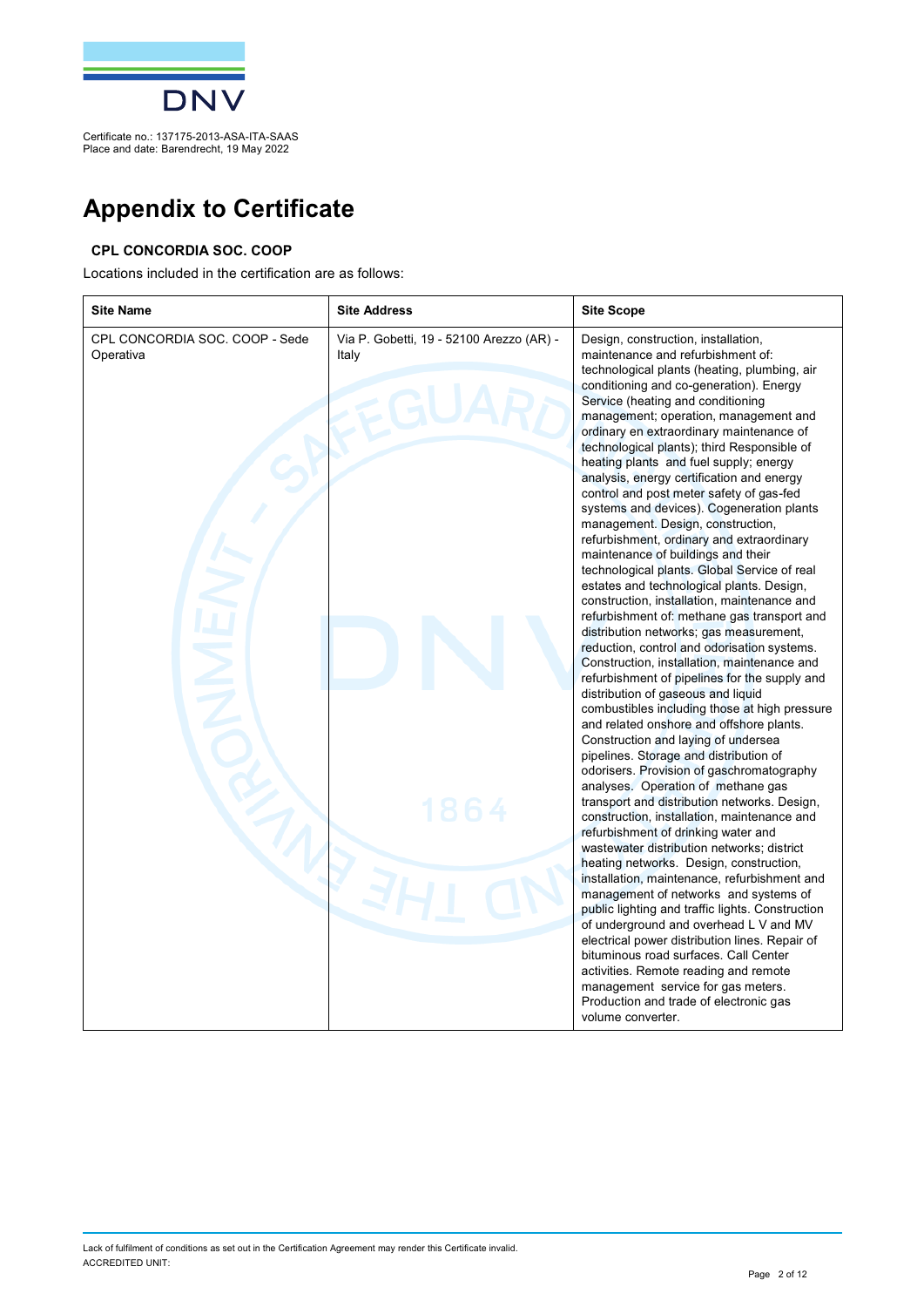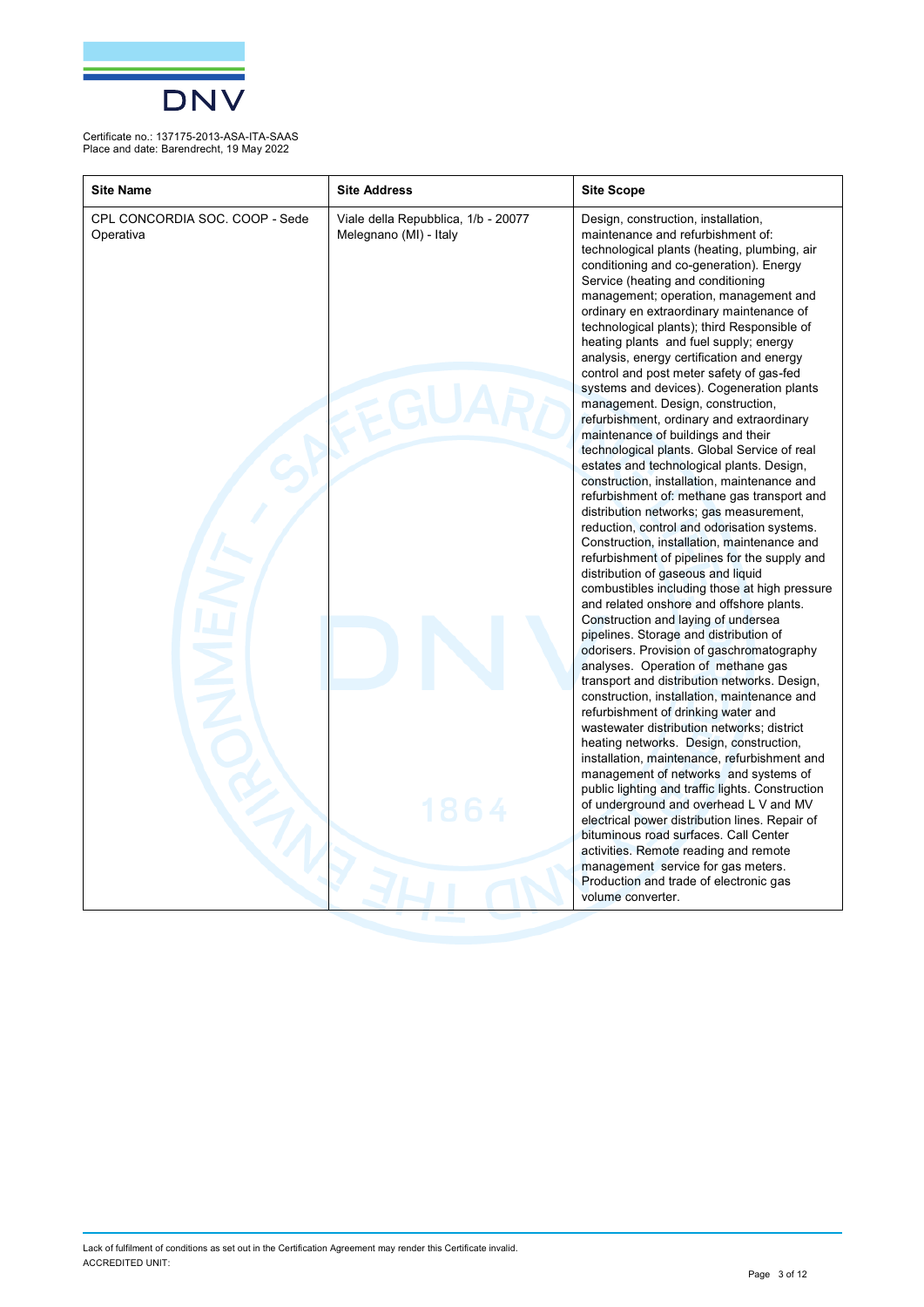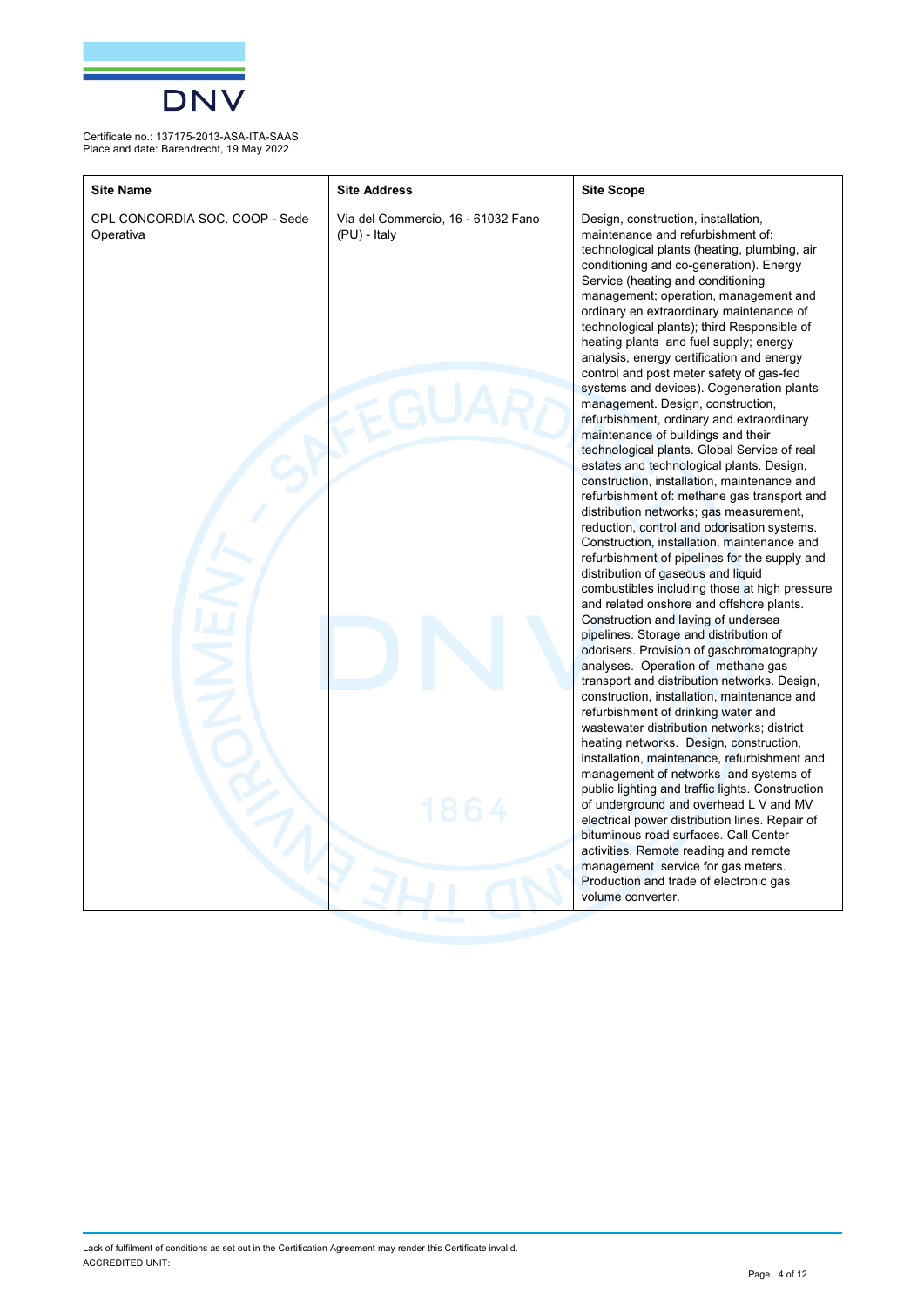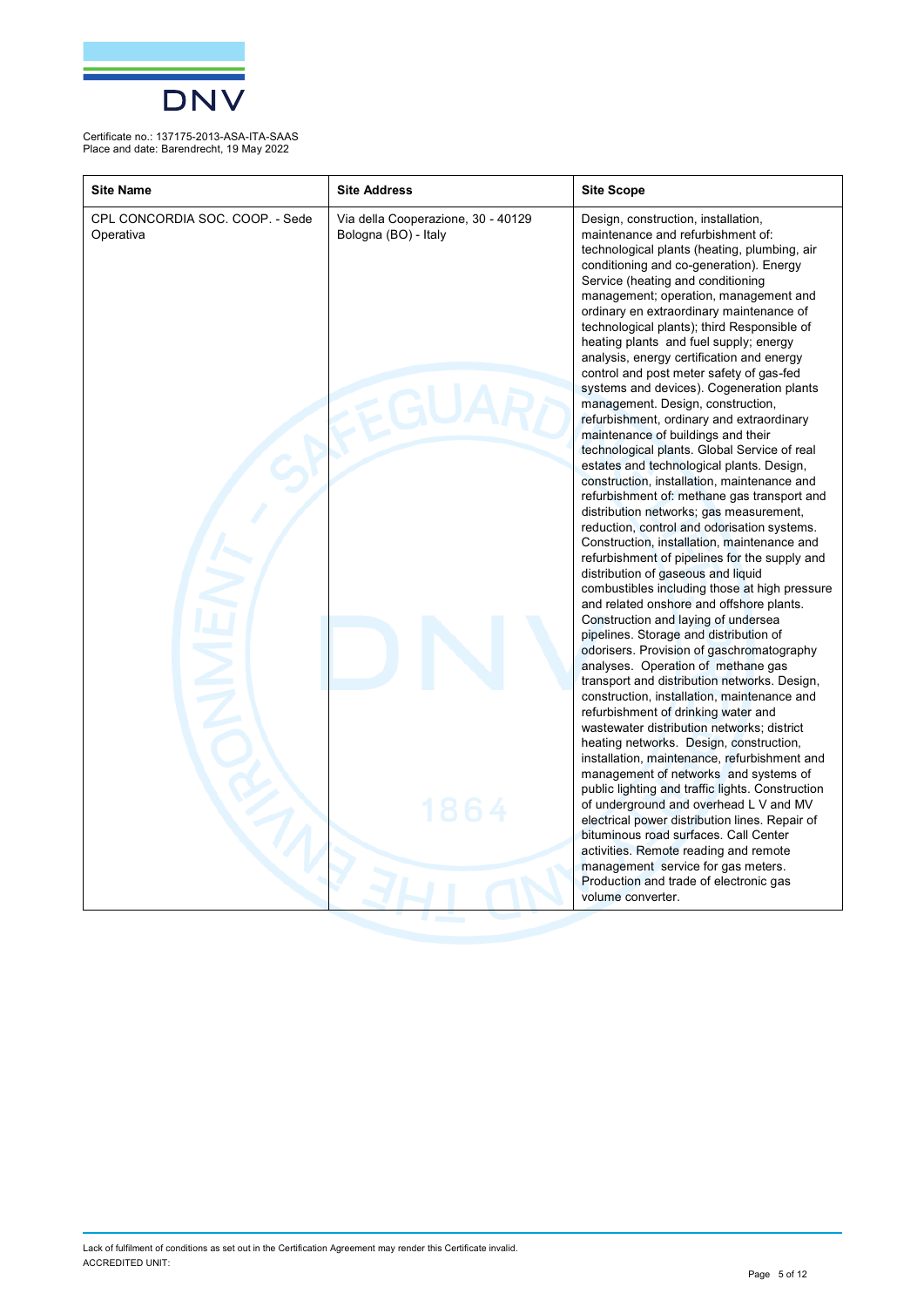

| <b>Site Name</b>                            | <b>Site Address</b>                                        | <b>Site Scope</b>                                                                                                                                                                                                                                                                                                                                                                                                                                                                                                                                                                                                                                                                                                                                                                                                                                                                                                                                                                                                                                                                                                                                                                                                                                                                                                                                                                                                                                                                                                                                                                                                                                                                                                                                                                                                                                                                                                                                                                                               |
|---------------------------------------------|------------------------------------------------------------|-----------------------------------------------------------------------------------------------------------------------------------------------------------------------------------------------------------------------------------------------------------------------------------------------------------------------------------------------------------------------------------------------------------------------------------------------------------------------------------------------------------------------------------------------------------------------------------------------------------------------------------------------------------------------------------------------------------------------------------------------------------------------------------------------------------------------------------------------------------------------------------------------------------------------------------------------------------------------------------------------------------------------------------------------------------------------------------------------------------------------------------------------------------------------------------------------------------------------------------------------------------------------------------------------------------------------------------------------------------------------------------------------------------------------------------------------------------------------------------------------------------------------------------------------------------------------------------------------------------------------------------------------------------------------------------------------------------------------------------------------------------------------------------------------------------------------------------------------------------------------------------------------------------------------------------------------------------------------------------------------------------------|
| CPL CONCORDIA SOC. COOP - Sede<br>Operativa | Via Zona Industriale ASI 00 - 80035 Nola<br>$(NA)$ - Italy | Design, construction, installation,<br>maintenance and refurbishment of:<br>technological plants (heating, plumbing, air<br>conditioning and co-generation). Energy<br>Service (heating and conditioning<br>management; operation, management and<br>ordinary en extraordinary maintenance of<br>technological plants); third Responsible of<br>heating plants and fuel supply; energy<br>analysis, energy certification and energy<br>control and post meter safety of gas-fed<br>systems and devices). Cogeneration plants<br>management. Design, construction,<br>refurbishment, ordinary and extraordinary<br>maintenance of buildings and their<br>technological plants. Global Service of real<br>estates and technological plants. Design,<br>construction, installation, maintenance and<br>refurbishment of: methane gas transport and<br>distribution networks; gas measurement,<br>reduction, control and odorisation systems.<br>Construction, installation, maintenance and<br>refurbishment of pipelines for the supply and<br>distribution of gaseous and liquid<br>combustibles including those at high pressure<br>and related onshore and offshore plants.<br>Construction and laying of undersea<br>pipelines. Storage and distribution of<br>odorisers. Provision of gaschromatography<br>analyses. Operation of methane gas<br>transport and distribution networks. Design,<br>construction, installation, maintenance and<br>refurbishment of drinking water and<br>wastewater distribution networks; district<br>heating networks. Design, construction,<br>installation, maintenance, refurbishment and<br>management of networks and systems of<br>public lighting and traffic lights. Construction<br>of underground and overhead L V and MV<br>electrical power distribution lines. Repair of<br>bituminous road surfaces. Call Center<br>activities. Remote reading and remote<br>management service for gas meters.<br>Production and trade of electronic gas<br>volume converter. |
|                                             |                                                            |                                                                                                                                                                                                                                                                                                                                                                                                                                                                                                                                                                                                                                                                                                                                                                                                                                                                                                                                                                                                                                                                                                                                                                                                                                                                                                                                                                                                                                                                                                                                                                                                                                                                                                                                                                                                                                                                                                                                                                                                                 |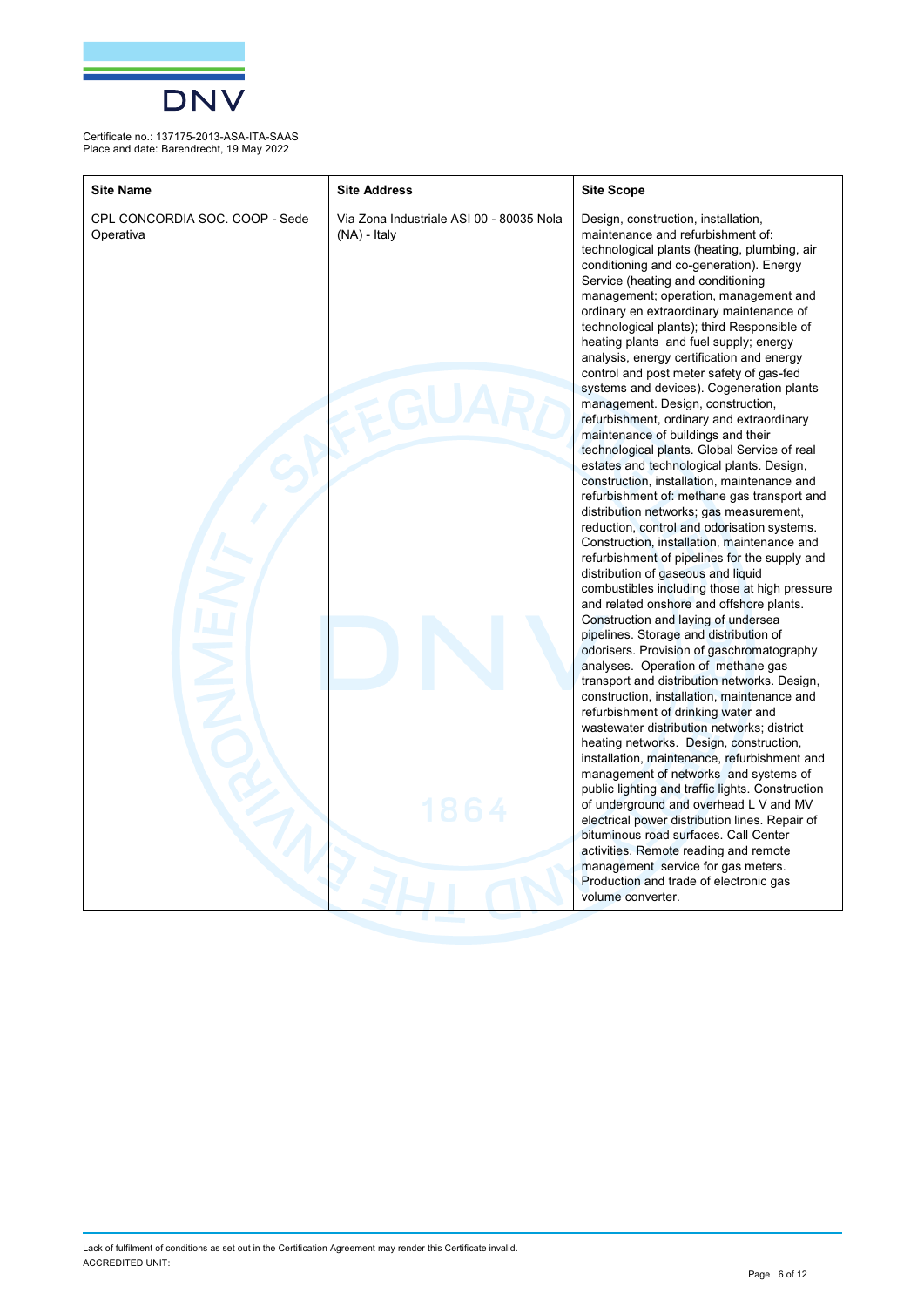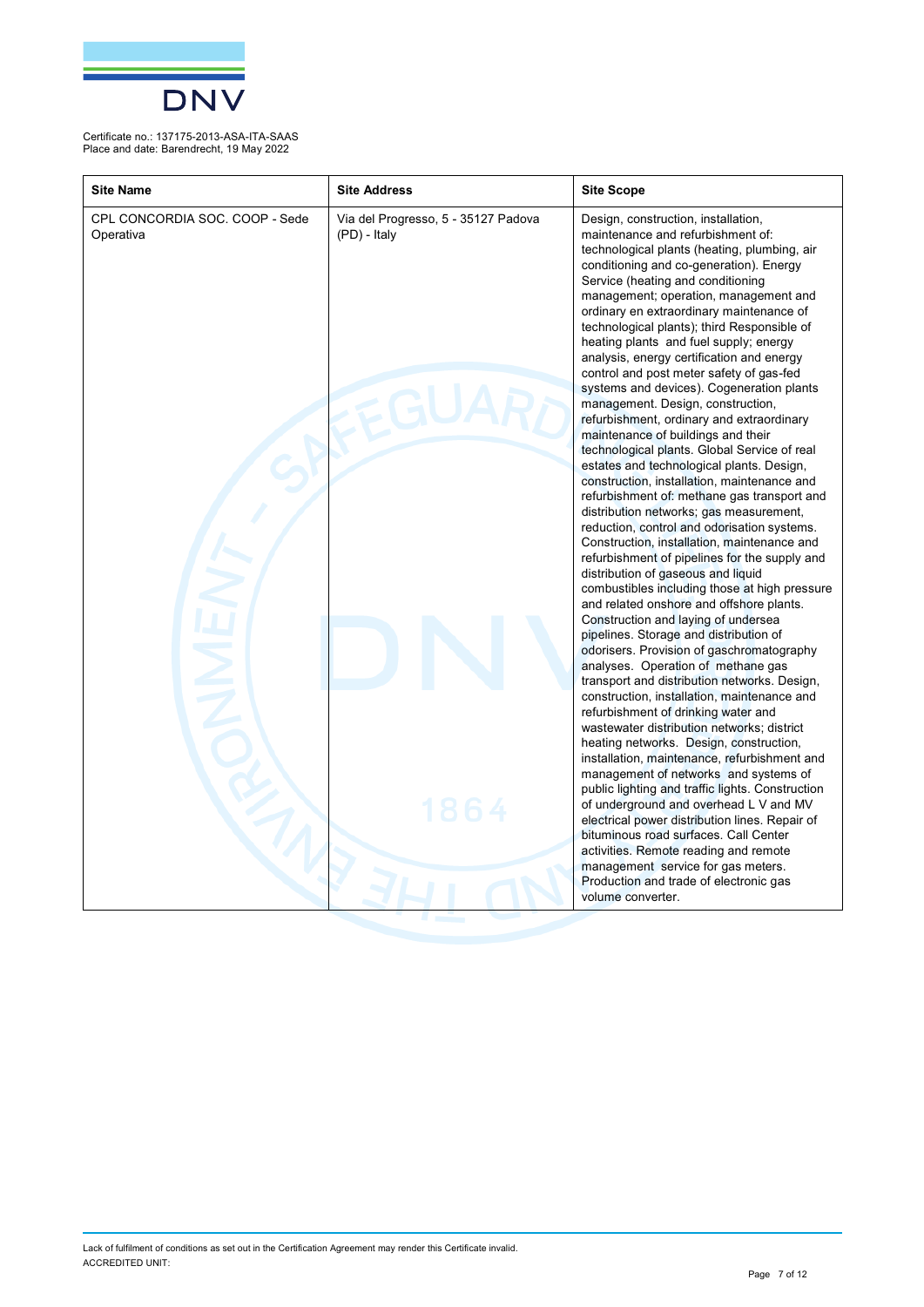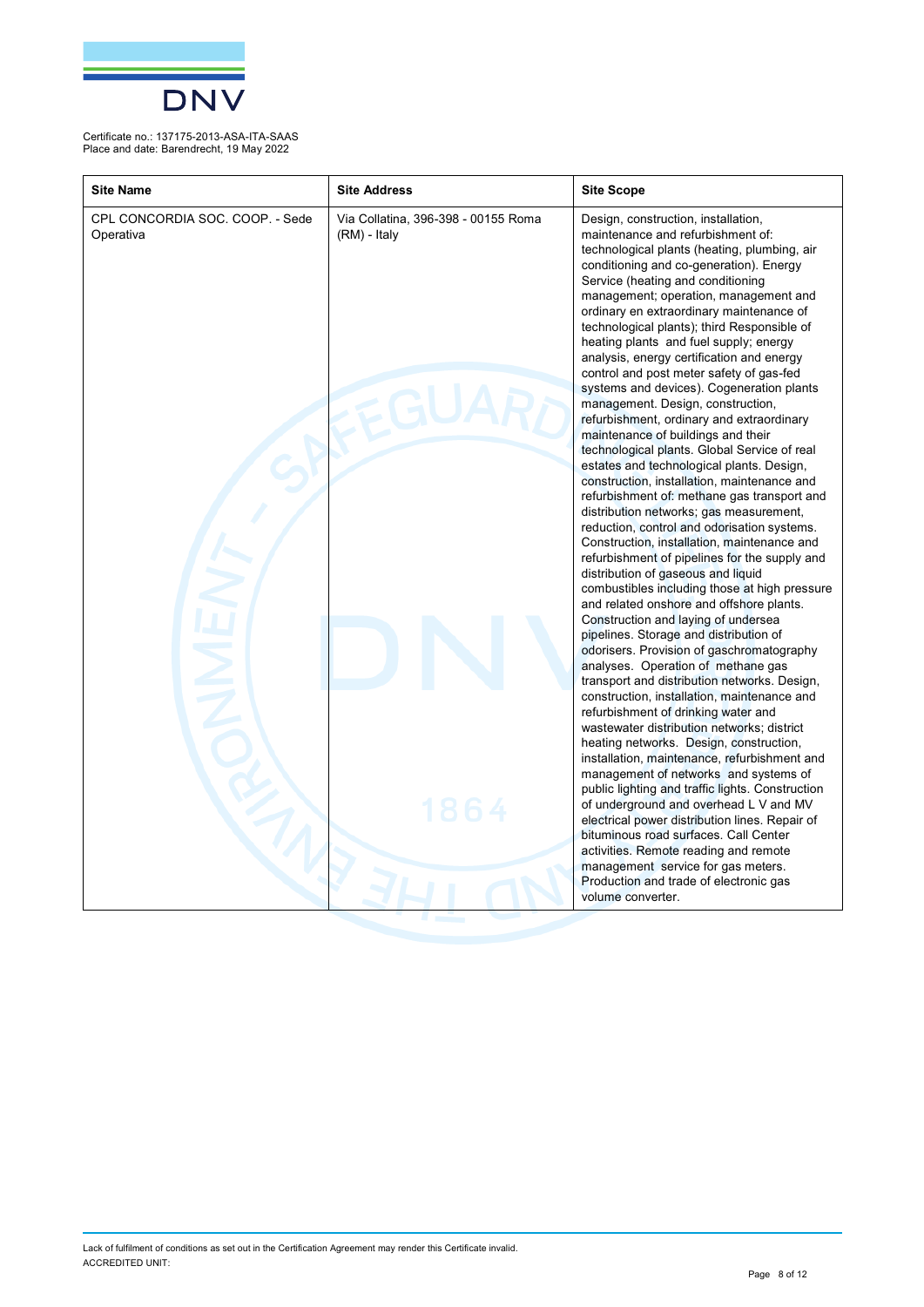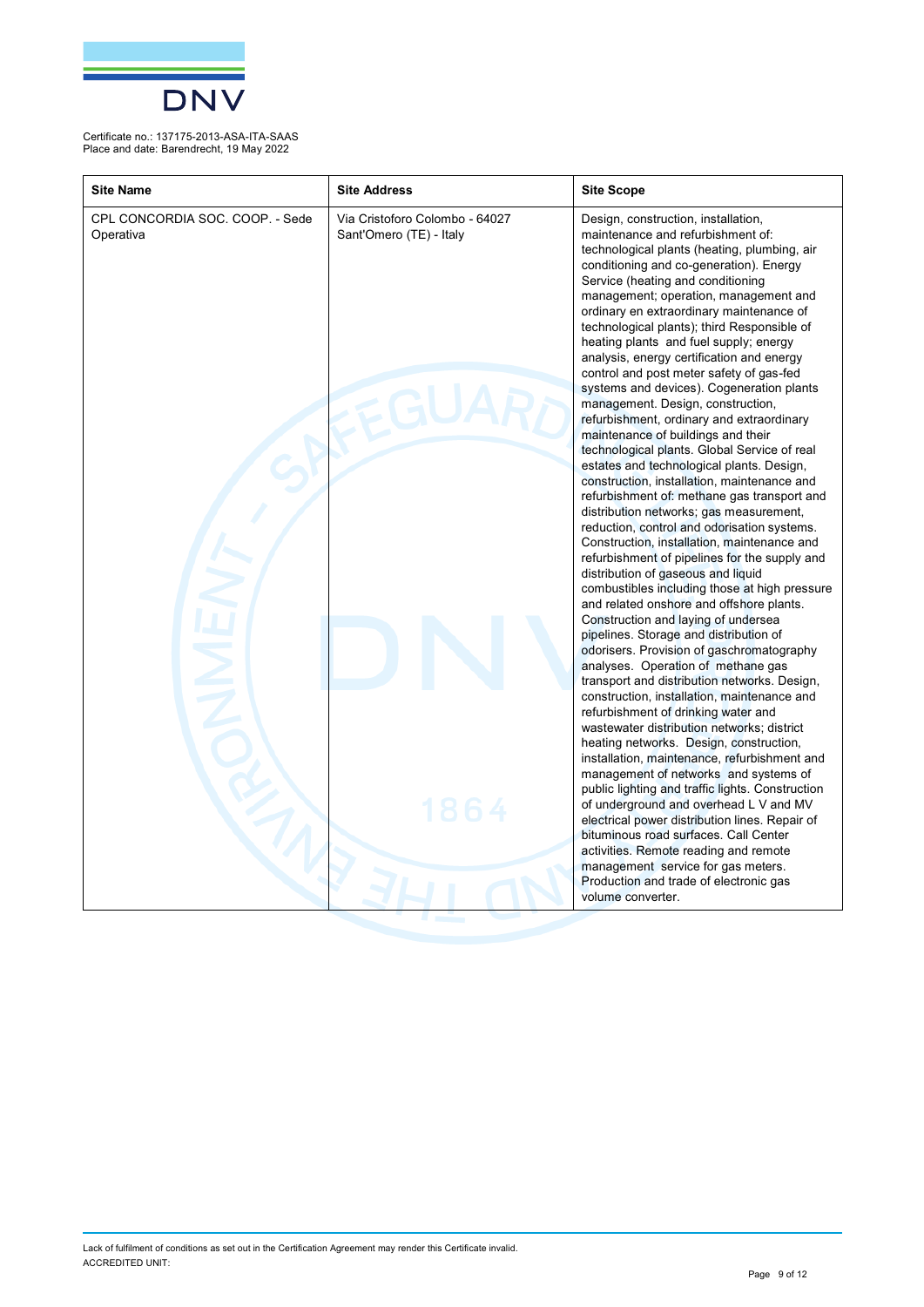

| <b>Site Name</b>                             | <b>Site Address</b>                               | <b>Site Scope</b>                                                                                                                                                                                                                                                                                                                                                                                                                                                                                                                                                                                                                                                                                                                                                                                                                                                                                                                                                                                                                                                                                                                                                                                                                                                                                                                                                                                                                                                                                                                                                                                                                                                                                                                                                                                                                                                                                                                                                                                               |
|----------------------------------------------|---------------------------------------------------|-----------------------------------------------------------------------------------------------------------------------------------------------------------------------------------------------------------------------------------------------------------------------------------------------------------------------------------------------------------------------------------------------------------------------------------------------------------------------------------------------------------------------------------------------------------------------------------------------------------------------------------------------------------------------------------------------------------------------------------------------------------------------------------------------------------------------------------------------------------------------------------------------------------------------------------------------------------------------------------------------------------------------------------------------------------------------------------------------------------------------------------------------------------------------------------------------------------------------------------------------------------------------------------------------------------------------------------------------------------------------------------------------------------------------------------------------------------------------------------------------------------------------------------------------------------------------------------------------------------------------------------------------------------------------------------------------------------------------------------------------------------------------------------------------------------------------------------------------------------------------------------------------------------------------------------------------------------------------------------------------------------------|
| CPL CONCORDIA SOC. COOP. - Sede<br>Operativa | Via T. Columbo, 31/D - 70132 Bari (BA) -<br>Italy | Design, construction, installation,<br>maintenance and refurbishment of:<br>technological plants (heating, plumbing, air<br>conditioning and co-generation). Energy<br>Service (heating and conditioning<br>management; operation, management and<br>ordinary en extraordinary maintenance of<br>technological plants); third Responsible of<br>heating plants and fuel supply; energy<br>analysis, energy certification and energy<br>control and post meter safety of gas-fed<br>systems and devices). Cogeneration plants<br>management. Design, construction,<br>refurbishment, ordinary and extraordinary<br>maintenance of buildings and their<br>technological plants. Global Service of real<br>estates and technological plants. Design,<br>construction, installation, maintenance and<br>refurbishment of: methane gas transport and<br>distribution networks; gas measurement,<br>reduction, control and odorisation systems.<br>Construction, installation, maintenance and<br>refurbishment of pipelines for the supply and<br>distribution of gaseous and liquid<br>combustibles including those at high pressure<br>and related onshore and offshore plants.<br>Construction and laying of undersea<br>pipelines. Storage and distribution of<br>odorisers. Provision of gaschromatography<br>analyses. Operation of methane gas<br>transport and distribution networks. Design,<br>construction, installation, maintenance and<br>refurbishment of drinking water and<br>wastewater distribution networks; district<br>heating networks. Design, construction,<br>installation, maintenance, refurbishment and<br>management of networks and systems of<br>public lighting and traffic lights. Construction<br>of underground and overhead L V and MV<br>electrical power distribution lines. Repair of<br>bituminous road surfaces. Call Center<br>activities. Remote reading and remote<br>management service for gas meters.<br>Production and trade of electronic gas<br>volume converter. |
|                                              |                                                   |                                                                                                                                                                                                                                                                                                                                                                                                                                                                                                                                                                                                                                                                                                                                                                                                                                                                                                                                                                                                                                                                                                                                                                                                                                                                                                                                                                                                                                                                                                                                                                                                                                                                                                                                                                                                                                                                                                                                                                                                                 |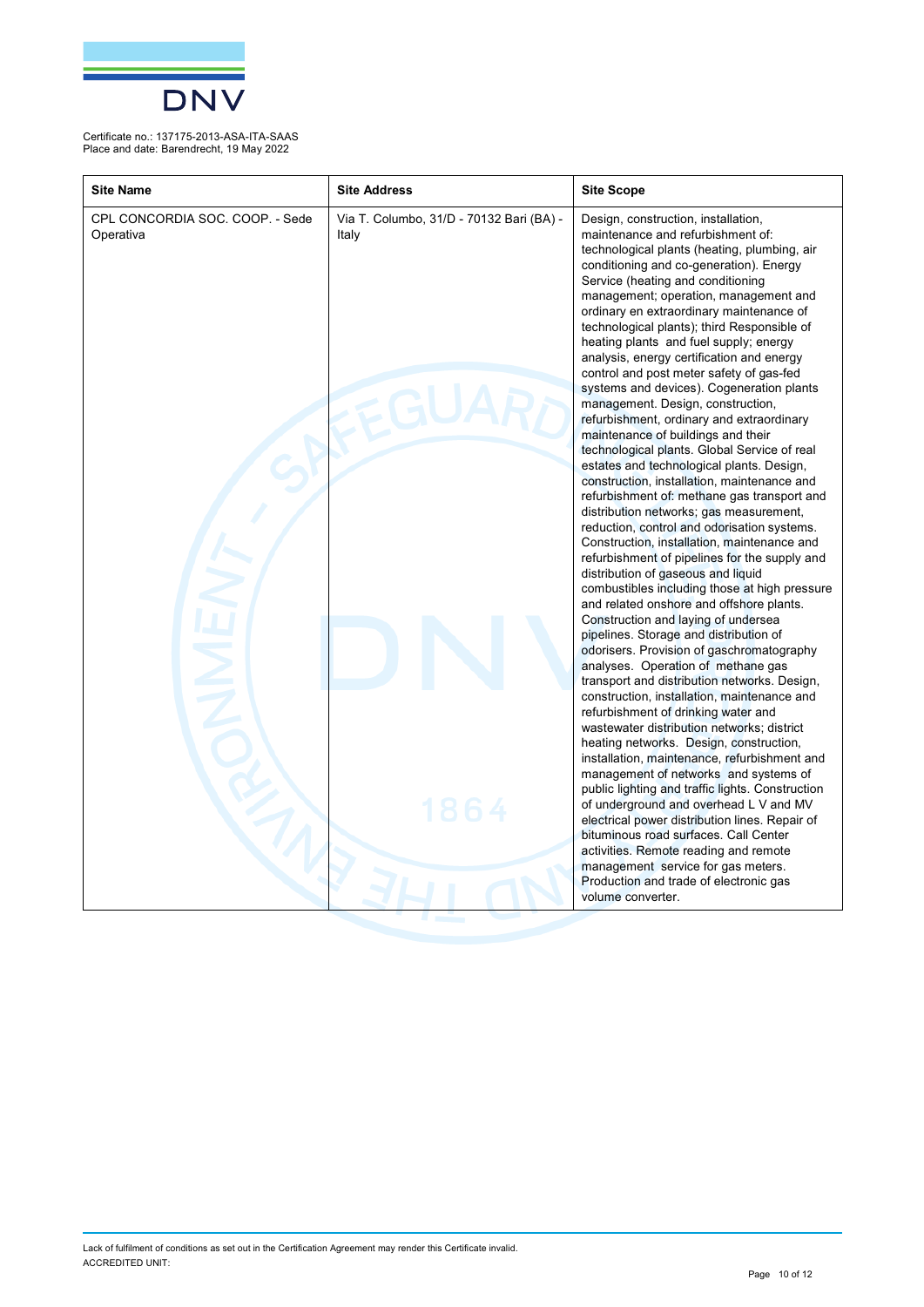